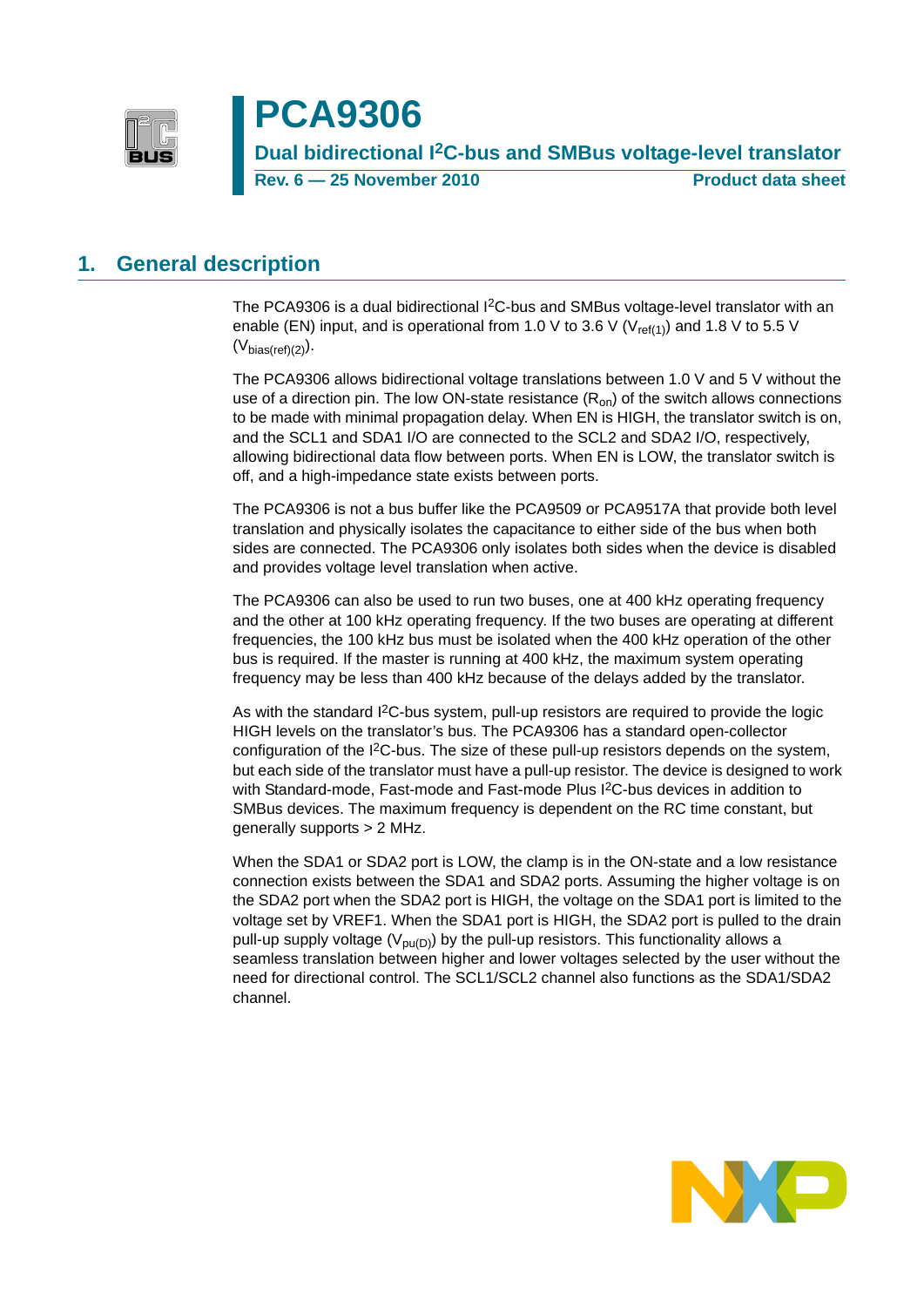All channels have the same electrical characteristics and there is minimal deviation from one output to another in voltage or propagation delay. This is a benefit over discrete transistor voltage translation solutions, since the fabrication of the switch is symmetrical. The translator provides excellent ESD protection to lower voltage devices, and at the same time protects less ESD-resistant devices.

### <span id="page-1-0"></span>**2. Features and benefits**

- 2-bit bidirectional translator for SDA and SCL lines in mixed-mode I<sup>2</sup>C-bus applications
- Standard-mode, Fast-mode, and Fast-mode Plus  $1<sup>2</sup>C$ -bus and SMBus compatible
- **Less than 1.5 ns maximum propagation delay to accommodate Standard-mode and** Fast-mode I<sup>2</sup>C-bus devices and multiple masters
- Allows voltage level translation between:
	- ◆ 1.0 V V<sub>ref(1)</sub> and 1.8 V, 2.5 V, 3.3 V or 5 V V<sub>bias(ref)(2)</sub>
	- ◆ 1.2 V  $V_{ref(1)}$  and 1.8 V, 2.5 V, 3.3 V or 5 V  $V_{bias(ref)}(2)$
	- $\triangle$  1.8 V V<sub>ref(1)</sub> and 3.3 V or 5 V V<sub>bias(ref)(2)</sub>
	- ◆ 2.5 V  $V_{ref(1)}$  and 5 V  $V_{bias(ref)(2)}$
	- $\blacklozenge$  3.3 V V<sub>ref(1)</sub> and 5 V V<sub>bias(ref)(2)</sub>
- **Provides bidirectional voltage translation with no direction pin**
- Low 3.5  $\Omega$  ON-state connection between input and output ports provides less signal distortion
- Open-drain I<sup>2</sup>C-bus I/O ports (SCL1, SDA1, SCL2 and SDA2)
- 5 V tolerant I<sup>2</sup>C-bus I/O ports to support mixed-mode signal operation
- High-impedance SCL1, SDA1, SCL2 and SDA2 pins for EN = LOW
- **Lock-up free operation**
- $\blacksquare$  Flow through pinout for ease of printed-circuit board trace routing
- ESD protection exceeds 2000 V HBM per JESD22-A114, 200 V MM per JESD22-A115, and 1000 V CDM per JESD22-C101
- Packages offered: SO8, TSSOP8, VSSOP8, XQFN8, XSON8, XSON8U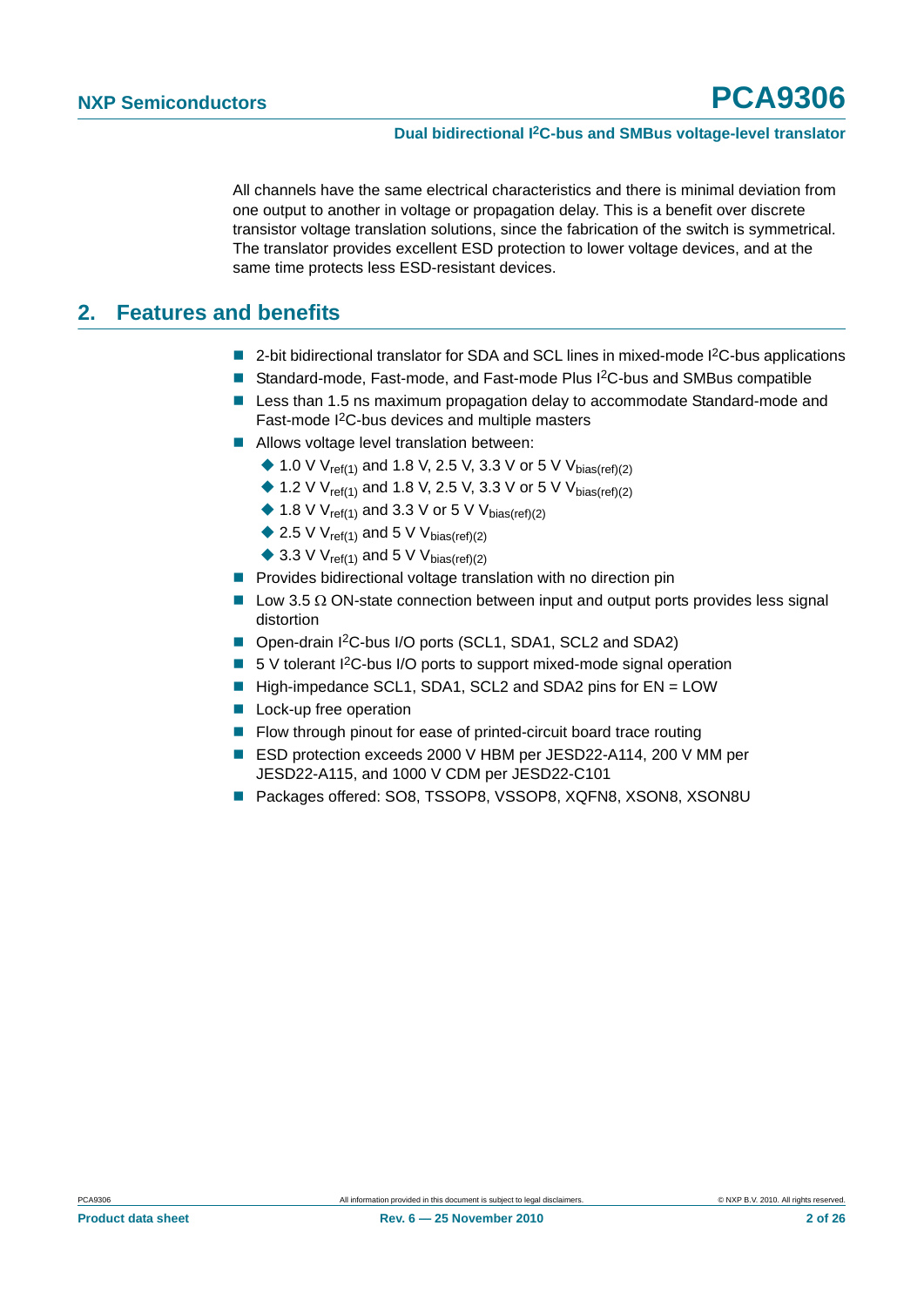# <span id="page-2-6"></span>**3. Ordering information**

#### **Table 1. Ordering information**

 $T_{amb} = -40$  °C to +85 °C.

| Type number               | <b>Topside</b>     | Package                |                                                                                                                     |                |
|---------------------------|--------------------|------------------------|---------------------------------------------------------------------------------------------------------------------|----------------|
|                           | mark               | <b>Name</b>            | <b>Description</b>                                                                                                  | <b>Version</b> |
| <b>PCA9306D</b>           | PCA9306            | SO <sub>8</sub>        | plastic small outline package; 8 leads; body width 3.9 mm                                                           | SOT96-1        |
| PCA9306DP                 | 306P               | TSSOP8 <mark>11</mark> | plastic thin shrink small outline package; 8 leads;<br>body width 3 mm                                              | SOT505-1       |
| <b>PCA9306DC</b>          | 306C               | VSSOP8                 | plastic very thin shrink small outline package; 8 leads;<br>body width 2.3 mm                                       | SOT765-1       |
| PCA9306DP1 <sup>[2]</sup> | 306T               | TSSOP8                 | plastic thin shrink small outline package; 8 leads;<br>body width 3 mm; lead length 0.5 mm                          | SOT505-2       |
| PCA9306DC13               | P06                | VSSOP8                 | plastic very thin shrink small outline package; 8 leads;<br>body width 2.3 mm                                       | SOT765-1       |
| PCA9306GD1[4]             | P <sub>06</sub>    | XSON8U                 | plastic extremely thin small outline package; no leads;<br>8 terminals; UTLP based; body $3 \times 2 \times 0.5$ mm | SOT996-2       |
| <b>PCA9306GM</b>          | P6X <sup>[5]</sup> | XQFN8                  | plastic extremely thin quad flat package; no leads;<br>8 terminals; body $1.6 \times 1.6 \times 0.5$ mm             | SOT902-1       |
| <b>PCA9306GF</b>          | 06                 | XSON <sub>8</sub>      | extremely thin small outline package; no leads; 8 terminals;<br>body $1.35 \times 1 \times 0.5$ mm                  | SOT1089        |

<span id="page-2-0"></span>[1] Also known as MSOP8.

<span id="page-2-1"></span>[2] Same footprint and pinout as the Texas Instruments PCA9306DCT.

<span id="page-2-2"></span>[3] Same footprint and pinout as the Texas Instruments PCA9306DCU.

<span id="page-2-3"></span>[4] Low cost, thinner, drop-in replacement for VSSOP8 (SOT765-1) package.

<span id="page-2-4"></span>[5] 'X' will change based on date code.

# <span id="page-2-7"></span>**4. Functional diagram**



<span id="page-2-5"></span>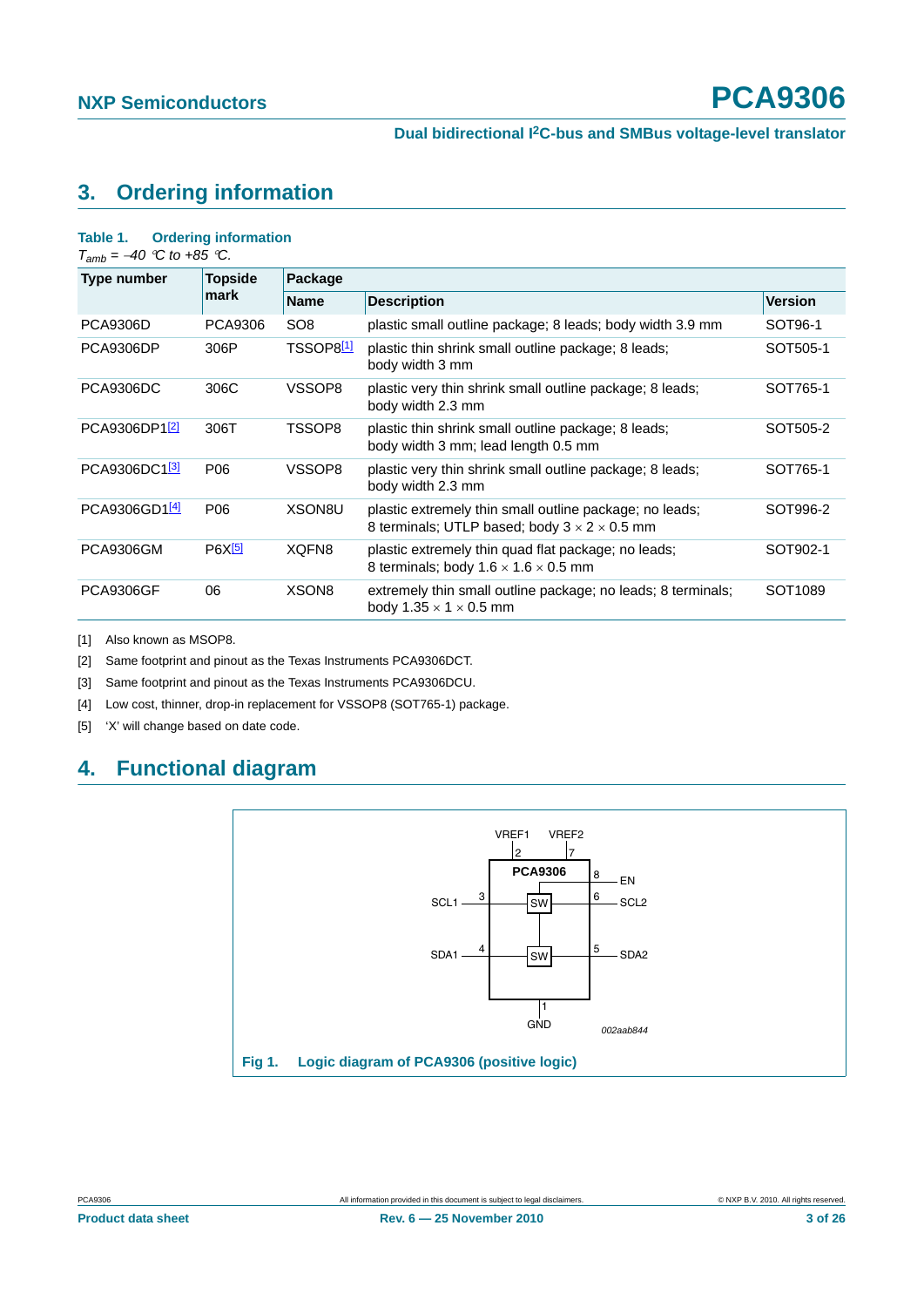# <span id="page-3-1"></span><span id="page-3-0"></span>**5. Pinning information**

## **5.1 Pinning**

| ( )<br>8 <sup>1</sup><br>EN<br><b>GND</b><br>$\mathbf{1}$<br>$\overline{7}$<br>VREF1<br>$\overline{c}$<br>VREF <sub>2</sub><br><b>PCA9306DP1</b><br>SCL <sub>1</sub><br>3<br>6 <br>SCL <sub>2</sub><br>SDA1<br>SDA2<br>$\overline{4}$<br>5 <sup>1</sup><br>002aab842 | $\left( \begin{array}{c} 1 \end{array} \right)$<br>EN<br><b>GND</b><br>$\overline{1}$<br>8 <sup>1</sup><br>VREF1<br>$\overline{c}$<br>VREF2<br>7<br><b>PCA9306DP</b><br>SCL1<br>SCL <sub>2</sub><br>3<br>6<br>SDA1<br>$5$ SDA2<br>$\overline{4}$<br>002aac373 |
|----------------------------------------------------------------------------------------------------------------------------------------------------------------------------------------------------------------------------------------------------------------------|---------------------------------------------------------------------------------------------------------------------------------------------------------------------------------------------------------------------------------------------------------------|
| <b>Fig 2.</b><br><b>Pin configuration for TSSOP8</b><br>(DP1)                                                                                                                                                                                                        | <b>Pin configuration for TSSOP8 (DP)</b><br><b>Fig 3.</b><br>(MSOP8)                                                                                                                                                                                          |
| VREF1<br>EN<br>8<br>SCL <sub>1</sub><br>$\overline{2}$<br>VREF <sub>2</sub><br>7<br><b>PCA9306DC</b><br>SDA1<br>3<br>SCL <sub>2</sub><br>6<br>GND<br>SDA2<br>$\overline{4}$<br>5<br>002aac374                                                                        | <b>GND</b><br>EN<br>8<br>VREF1<br>$\overline{2}$<br>VREF <sub>2</sub><br>7<br>PCA9306DC1<br>SCL <sub>1</sub><br>3<br>SCL <sub>2</sub><br>6<br>SDA1<br>SDA2<br>$\overline{4}$<br>5<br>002aab843                                                                |
| <b>Fig 4.</b><br><b>Pin configuration for VSSOP8 (DC)</b>                                                                                                                                                                                                            | <b>Fig 5.</b><br><b>Pin configuration for VSSOP8</b><br>(DC1)                                                                                                                                                                                                 |
|                                                                                                                                                                                                                                                                      | terminal 1<br>룹<br>index area<br>$\infty$<br><b>GND</b><br>1<br>$\overline{7}$<br>VREF <sub>2</sub>                                                                                                                                                           |
|                                                                                                                                                                                                                                                                      | <b>PCA9306GM</b><br>VREF1<br>SCL <sub>2</sub><br>$\overline{c}$<br>6                                                                                                                                                                                          |
| GND<br>$8$ EN<br>$\vert$ 1<br>VREF1 $\sqrt{2}$<br>VREF2<br>7<br><b>PCA9306D</b><br>SCL <sub>1</sub> $\sqrt{3}$<br>SCL <sub>2</sub><br>6                                                                                                                              | SCL <sub>1</sub><br>SDA <sub>2</sub><br>3<br>5<br>4                                                                                                                                                                                                           |
| SDA2<br>$SDA1$   4<br>5 <br>002aac372                                                                                                                                                                                                                                | SDA <sub>1</sub><br>002aac375<br>Transparent top view                                                                                                                                                                                                         |
| <b>Pin configuration for SO8</b><br><b>Fig 6.</b>                                                                                                                                                                                                                    | <b>Pin configuration for XQFN8</b><br><b>Fig 7.</b>                                                                                                                                                                                                           |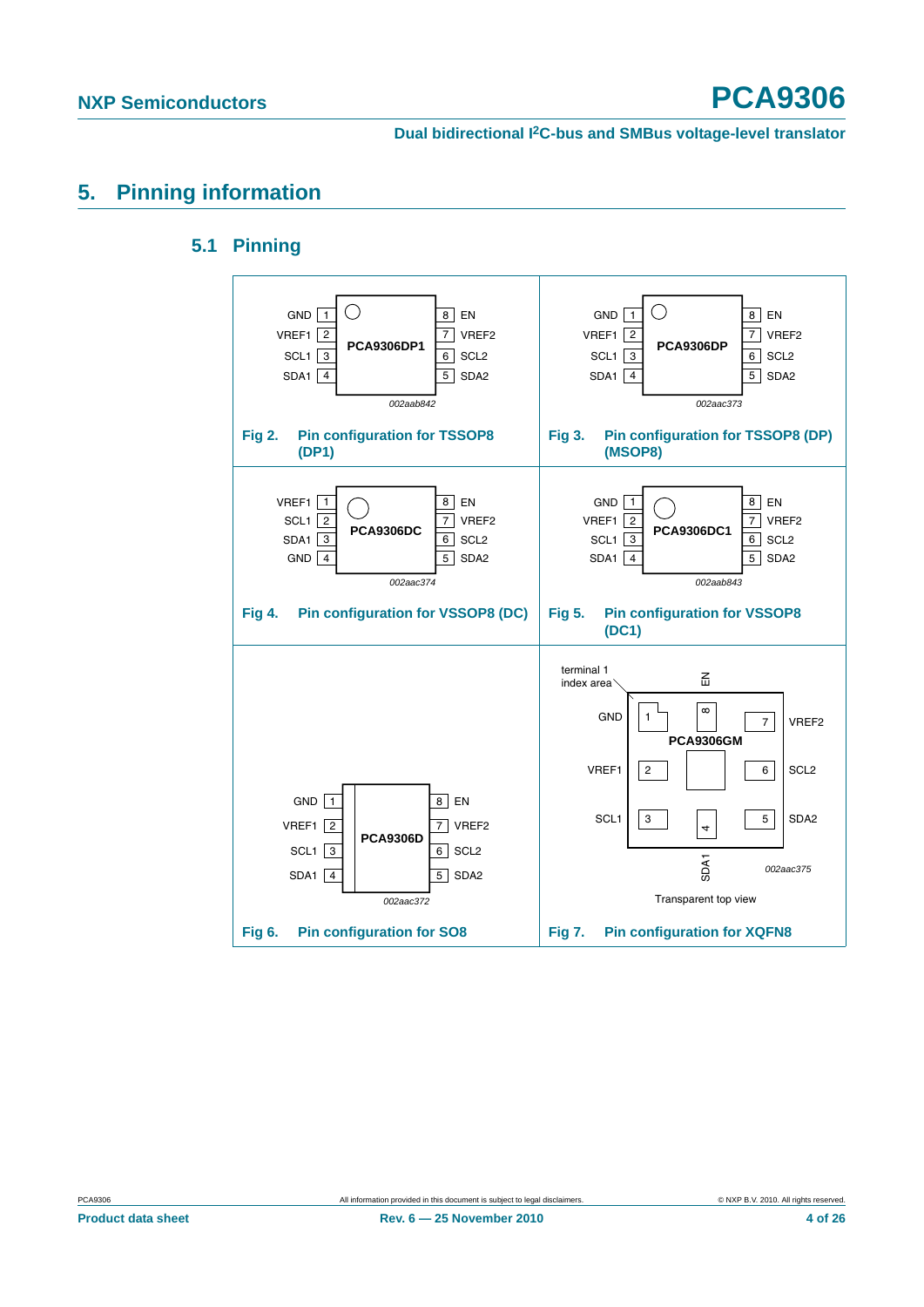#### **Dual bidirectional I2C-bus and SMBus voltage-level translator**



### <span id="page-4-0"></span>**5.2 Pin description**

| Table 2.         | <b>Pin description</b>                                                                      |                |                                                                                 |
|------------------|---------------------------------------------------------------------------------------------|----------------|---------------------------------------------------------------------------------|
| Symbol           | Pin                                                                                         |                | <b>Description</b>                                                              |
|                  | <b>SO8.</b><br>TSSOP8 (MSOP8),<br>TSSOP8,<br>VSSOP8 (DC1),<br>XQFN8, XSON8,<br>XSON8U (GD1) | VSSOP8 (DC)    |                                                                                 |
| <b>GND</b>       | 1                                                                                           | 4              | ground $(0 V)$                                                                  |
| VREF1            | $\mathfrak{p}$                                                                              | 1              | low-voltage side reference supply voltage for<br>SCL1 and SDA1                  |
| SCL <sub>1</sub> | 3                                                                                           | $\overline{2}$ | serial clock, low-voltage side; connect to<br>VREF1 through a pull-up resistor  |
| SDA <sub>1</sub> | 4                                                                                           | 3              | serial data, low-voltage side; connect to VREF1<br>through a pull-up resistor   |
| SDA <sub>2</sub> | 5                                                                                           | 5              | serial data, high-voltage side; connect to<br>VREF2 through a pull-up resistor  |
| SCL <sub>2</sub> | 6                                                                                           | 6              | serial clock, high-voltage side; connect to<br>VREF2 through a pull-up resistor |
| VREF2            | $\overline{7}$                                                                              | $\overline{7}$ | high-voltage side reference supply voltage for<br>SCL2 and SDA2                 |
| EN               | 8                                                                                           | 8              | switch enable input; connect to VREF2 and<br>pull-up through a high resistor    |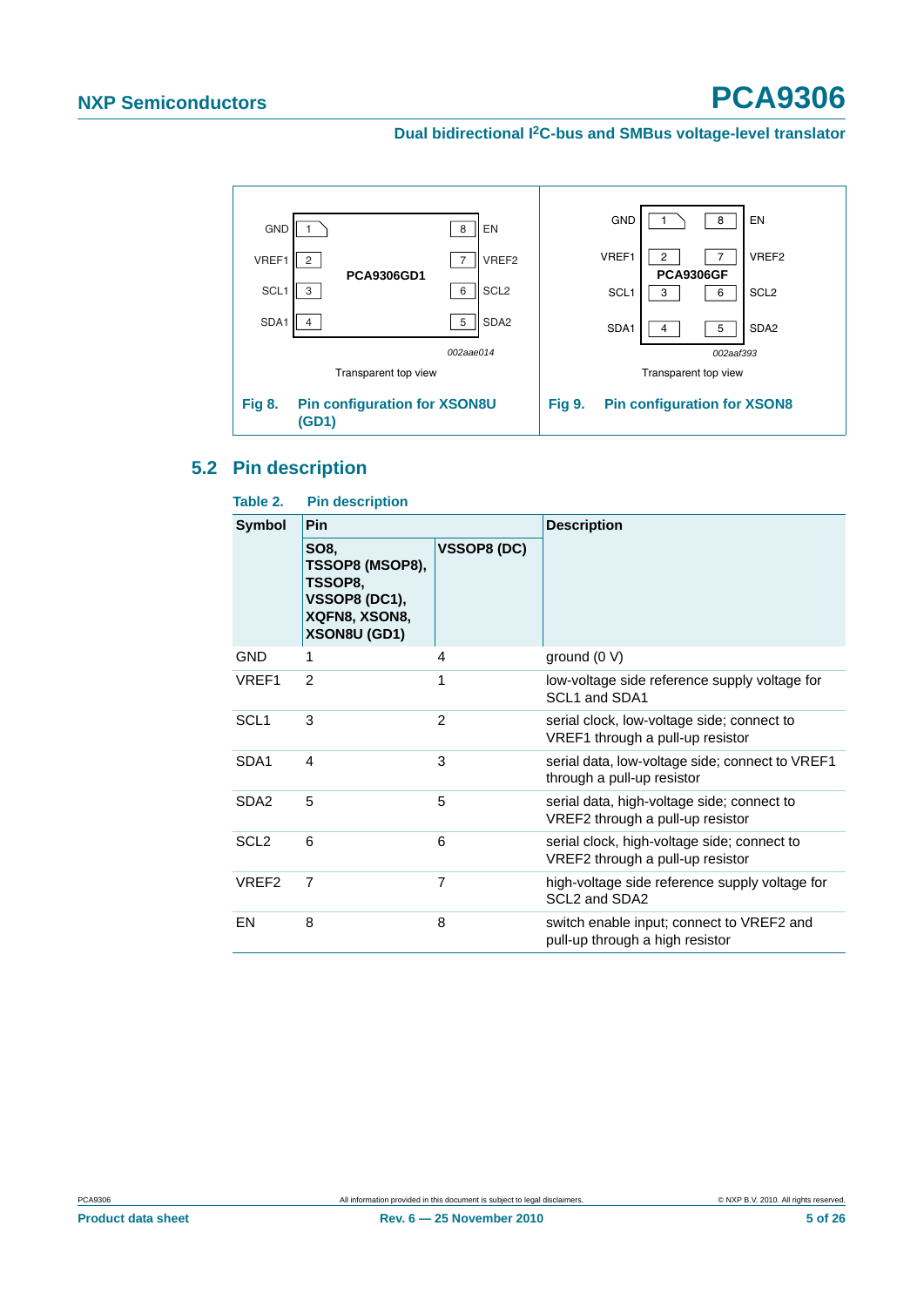### <span id="page-5-4"></span><span id="page-5-3"></span>**6. Functional description**

Refer to [Figure 1 "Logic diagram of PCA9306 \(positive logic\)".](#page-2-5)

### **6.1 Function table**

#### **Table 3. Function selection (example)**

*H = HIGH level; L = LOW level.*

| Input EN <sup>[1]</sup> | Function                      |
|-------------------------|-------------------------------|
| н                       | $SCL1 = SCL2$ ; $SDA1 = SDA2$ |
|                         | disconnect                    |

<span id="page-5-0"></span>[1] EN is controlled by the V<sub>bias(ref)(2)</sub> logic levels and should be at least 1 V higher than V<sub>ref(1)</sub> for best translator operation.

## <span id="page-5-5"></span>**7. Limiting values**

#### **Table 4. Limiting values**

*In accordance with the Absolute Maximum Rating System (IEC 60134). Over operating free-air temperature range.*

| <b>Symbol</b>      | <b>Parameter</b>               | <b>Conditions</b> | Min                      | <b>Max</b> | Unit |
|--------------------|--------------------------------|-------------------|--------------------------|------------|------|
| $V_{ref(1)}$       | reference voltage (1)          |                   | $-0.5$                   | +6         | V    |
| $V_{bias(ref)(2)}$ | reference bias voltage (2)     |                   | $-0.5$                   | $+6$       | V    |
| Vı                 | input voltage                  |                   | $-0.5$ <sup>[1]</sup>    | $+6$       | V    |
| $V_{I/O}$          | voltage on an input/output pin |                   | $-0.5$ <sup>[1]</sup>    | $+6$       | V    |
| $I_{ch}$           | channel current (DC)           |                   | $\overline{\phantom{0}}$ | 128        | mA   |
| lικ                | input clamping current         | $V_1 < 0 V$       | $\overline{\phantom{0}}$ | $-50$      | mA   |
| $T_{\text{stg}}$   | storage temperature            |                   | $-65$                    | $+150$     | °C   |

<span id="page-5-1"></span>[1] The input and input/output negative voltage ratings may be exceeded if the input and input/output clamp current ratings are observed.

# <span id="page-5-6"></span>**8. Recommended operating conditions**

#### **Table 5. Operating conditions Symbol Parameter Conditions Min Max Unit**  $V_{VQ}$  voltage on an input/output pin SCL1, SDA1, SCL2, SDA2 0 5 V  $V_{ref(1)}$  reference voltage (1) VREF1 0 5 V  $V_{bias(refi(2)}$ <sup>[1]</sup> reference bias voltage (2) VREF2 0 5 V  $V_{I(EN)}$  input voltage on pin EN 0 5 V I<sub>sw(pass</sub>) pass switch current the contract of the contract of the contract of the contract of the contract of the contract of the contract of the contract of the contract of the contract of the contract of the contract o T<sub>amb</sub> ambient temperature operating in free-air −40 +85 °C

<span id="page-5-2"></span>[1]  $V_{ref(1)} \leq V_{bias(ref)(2)} - 1$  V for best results in level shifting applications.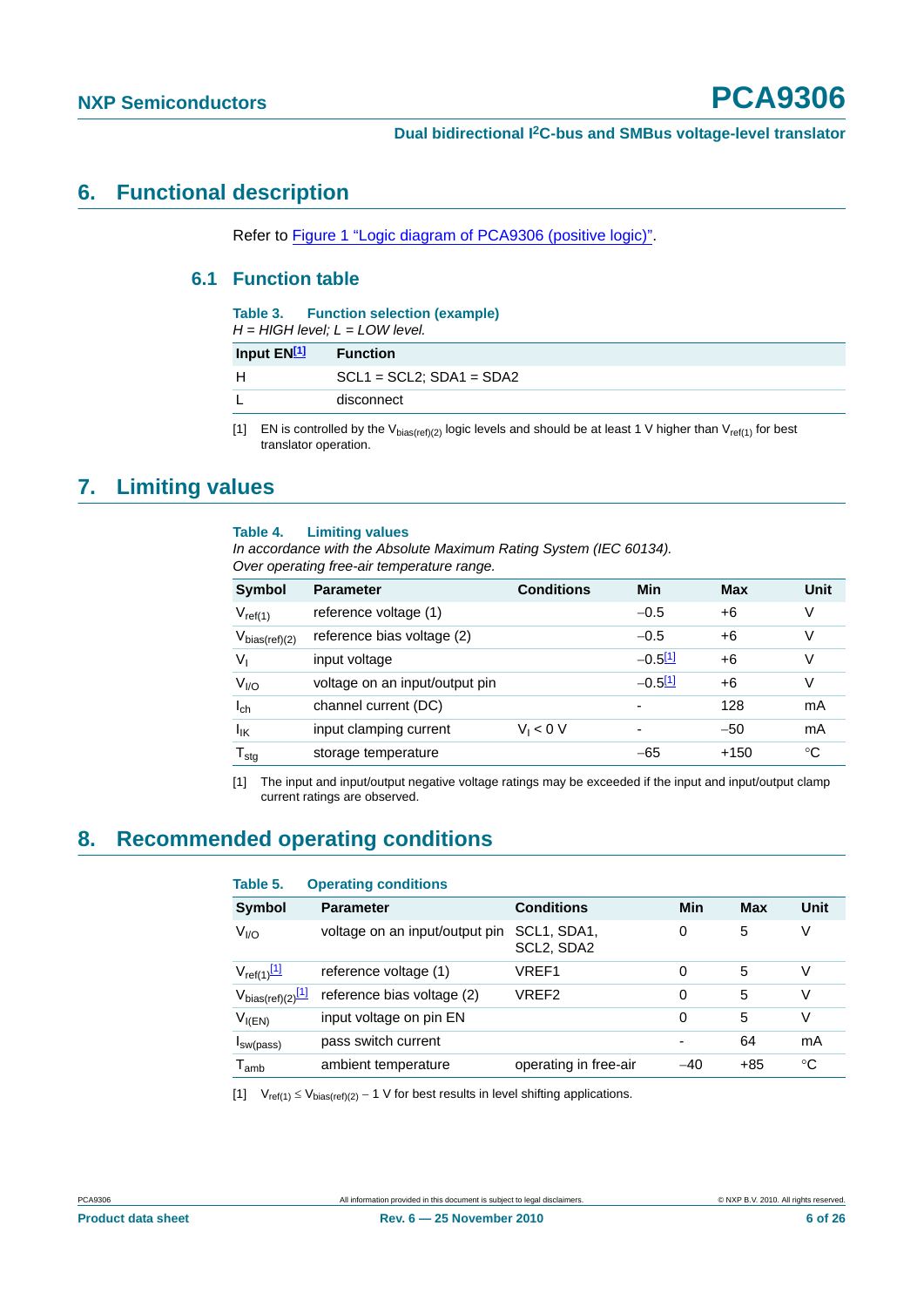## <span id="page-6-5"></span>**9. Static characteristics**

#### <span id="page-6-4"></span>**Table 6. Static characteristics**

*T<sub>amb</sub>* = −40 °C to +85 °C, unless otherwise specified.

| Symbol          | <b>Parameter</b>                   | <b>Conditions</b>                                    | Min                      | Typ <sup>[1]</sup>       | <b>Max</b>               | <b>Unit</b> |
|-----------------|------------------------------------|------------------------------------------------------|--------------------------|--------------------------|--------------------------|-------------|
| $V_{\text{IK}}$ | input clamping voltage             | $I_1 = -18$ mA; $V_{I(EN)} = 0$ V                    | $\overline{\phantom{a}}$ |                          | $-1.2$                   | V           |
| Iн              | HIGH-level input current           | $V_1 = 5 V$ ; $V_{I(EN)} = 0 V$                      | Ξ.                       | $\overline{\phantom{0}}$ | 5                        | μA          |
| $C_{i(EN)}$     | input capacitance on pin EN        | $V_1 = 3 V$ or 0 V                                   |                          | 7.1                      | $\overline{\phantom{a}}$ | pF          |
| $C_{io(off)}$   | off-state input/output capacitance | SCLn, SDAn;<br>$V_O = 3$ V or 0 V; $V_{I(EN)} = 0$ V |                          | $\overline{4}$           | 6                        | pF          |
| $C_{io(on)}$    | on-state input/output capacitance  | SCLn, SDAn;<br>$V_O = 3$ V or 0 V; $V_{I(EN)} = 3$ V |                          | 9.3                      | 12.5                     | pF          |
| $R_{on}$        | ON-state resistance <sup>[2]</sup> | SCLn, SDAn;<br>$V_1 = 0 V$ ; $I_Q = 64 mA$           | $[3]$                    |                          |                          |             |
|                 |                                    | $V_{I(EN)} = 4.5 V$                                  |                          | 2.4                      | 5.0                      | Ω           |
|                 |                                    | $V_{I(EN)} = 3 V$                                    | -                        | 3.0                      | 6.0                      | Ω           |
|                 |                                    | $V_{I(EN)} = 2.3 V$                                  | -                        | 3.8                      | 8.0                      | Ω           |
|                 |                                    | $V_{I(EN)} = 1.5 V$                                  | -                        | 15                       | 32                       | Ω           |
|                 |                                    | $V_{I(EN)} = 1.5 V$                                  | $\boxed{4}$ -            | 32                       | 80                       | Ω           |
|                 |                                    | $V_1 = 2.4$ V; $I_0 = 15$ mA                         |                          |                          |                          |             |
|                 |                                    | $V_{I(EN)} = 4.5 V$                                  | ۰                        | 4.8                      | 7.5                      | $\Omega$    |
|                 |                                    | $V_{I(EN)} = 3 V$                                    | $\overline{\phantom{0}}$ | 46                       | 80                       | Ω           |
|                 |                                    | $V_1 = 1.7 V$ ; $I_Q = 15 mA$                        |                          |                          |                          |             |
|                 |                                    | $V_{I(EN)} = 2.3 V$                                  |                          | 40                       | 80                       | Ω           |

<span id="page-6-0"></span>[1] All typical values are at  $T_{amb} = 25 \degree C$ .

<span id="page-6-1"></span>[2] Measured by the voltage drop between the SCL1 and SCL2, or SDA1 and SDA2 terminals at the indicated current through the switch. ON-state resistance is determined by the lowest voltage of the two terminals.

<span id="page-6-2"></span>[3] Guaranteed by design.

<span id="page-6-3"></span>[4] For DC, DC1 (VSSOP8) and GD1 (XSON8U) packages only.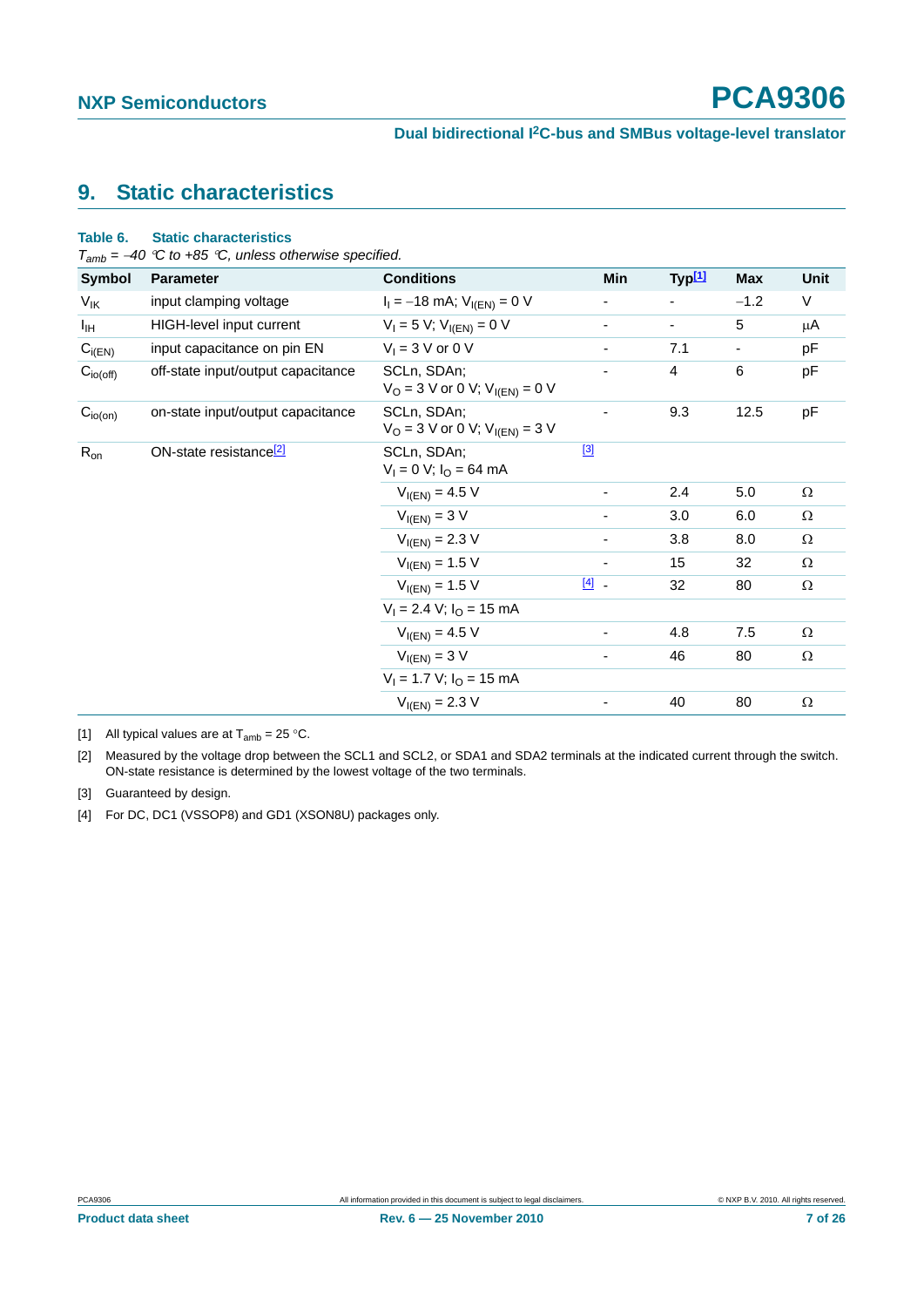# <span id="page-7-1"></span>**10. Dynamic characteristics**

#### **Table 7. Dynamic characteristics (translating down)**

*Tamb =* <sup>−</sup>*40* °*C to +85* °*C, unless otherwise specified. Values guaranteed by design.*

| Symbol           | <b>Conditions</b><br><b>Parameter</b>                                                    |                                                                                          | $C_L = 50 pF$ |            | $C_1 = 30 pF$ |            | $C_1 = 15 pF$ |            | <b>Unit</b> |
|------------------|------------------------------------------------------------------------------------------|------------------------------------------------------------------------------------------|---------------|------------|---------------|------------|---------------|------------|-------------|
|                  |                                                                                          |                                                                                          | <b>Min</b>    | <b>Max</b> | <b>Min</b>    | <b>Max</b> | <b>Min</b>    | <b>Max</b> |             |
|                  |                                                                                          | $V_{I(EN)} = 3.3 V$ ; $V_{IH} = 3.3 V$ ; $V_{IL} = 0 V$ ; $V_M = 1.15 V$ (see Figure 10) |               |            |               |            |               |            |             |
| t <sub>PLH</sub> | LOW to HIGH<br>propagation delay                                                         | from (input) SCL2 or SDA2<br>to (output) SCL1 or SDA1                                    | 0             | 2.0        | 0             | 1.2        | $\mathbf 0$   | 0.6        | ns          |
| $t_{\text{PHL}}$ | <b>HIGH to LOW</b><br>propagation delay                                                  | from (input) SCL2 or SDA2<br>to (output) SCL1 or SDA1                                    | 0             | 2.0        | 0             | 1.5        | 0             | 0.75       | ns          |
|                  | $V_{I(EN)} = 2.5 V$ ; $V_{IH} = 2.5 V$ ; $V_{IL} = 0 V$ ; $V_M = 0.75 V$ (see Figure 10) |                                                                                          |               |            |               |            |               |            |             |
| t <sub>PLH</sub> | LOW to HIGH<br>propagation delay                                                         | from (input) SCL2 or SDA2<br>to (output) SCL1 or SDA1                                    | $\Omega$      | 2.0        | $\Omega$      | 1.2        | $\mathbf 0$   | 0.6        | ns          |
| t <sub>PHL</sub> | <b>HIGH to LOW</b><br>propagation delay                                                  | from (input) SCL2 or SDA2<br>to (output) SCL1 or SDA1                                    | $\Omega$      | 2.5        | $\Omega$      | 1.5        | 0             | 0.75       | ns          |

#### **Table 8. Dynamic characteristics (translating up)**

*Tamb =* <sup>−</sup>*40* °*C to +85* °*C, unless otherwise specified. Values guaranteed by design.*

| <b>Symbol</b>                                                                                                                    | <b>Conditions</b><br><b>Parameter</b>   |                                                                                                                                  | $C_1 = 50$ pF |            | $C_1 = 30 pF$ |            | $C_1 = 15 pF$ |            | <b>Unit</b> |
|----------------------------------------------------------------------------------------------------------------------------------|-----------------------------------------|----------------------------------------------------------------------------------------------------------------------------------|---------------|------------|---------------|------------|---------------|------------|-------------|
|                                                                                                                                  |                                         |                                                                                                                                  | <b>Min</b>    | <b>Max</b> | Min           | <b>Max</b> | <b>Min</b>    | <b>Max</b> |             |
|                                                                                                                                  |                                         | $V_{I(EN)} = 3.3 V$ ; $V_{IH} = 2.3 V$ ; $V_{IL} = 0 V$ ; $V_{TT} = 3.3 V$ ; $V_M = 1.15 V$ ; $R_L = 300 \Omega$ (see Figure 10) |               |            |               |            |               |            |             |
| t <sub>PLH</sub>                                                                                                                 | LOW to HIGH<br>propagation delay        | from (input) SCL1 or SDA1<br>to (output) SCL2 or SDA2                                                                            | 0             | 1.75       | 0             | 1.0        | 0             | 0.5        | ns          |
| t <sub>PHL</sub>                                                                                                                 | <b>HIGH to LOW</b><br>propagation delay | from (input) SCL1 or SDA1<br>to (output) SCL2 or SDA2                                                                            | 0             | 2.75       | 0             | 1.65       | 0             | 0.8        | ns          |
| $V_{I(EN)} = 2.5 V$ ; $V_{IH} = 1.5 V$ ; $V_{IL} = 0 V$ ; $V_{TT} = 2.5 V$ ; $V_M = 0.75 V$ ; $R_L = 300 \Omega$ (see Figure 10) |                                         |                                                                                                                                  |               |            |               |            |               |            |             |
| $t_{\sf PLH}$                                                                                                                    | LOW to HIGH<br>propagation delay        | from (input) SCL1 or SDA1<br>to (output) SCL2 or SDA2                                                                            | $\Omega$      | 1.75       | $\Omega$      | 1.0        | 0             | 0.5        | ns          |
| t <sub>PHL</sub>                                                                                                                 | <b>HIGH to LOW</b><br>propagation delay | from (input) SCL1 or SDA1<br>to (output) SCL2 or SDA2                                                                            | $\Omega$      | 3.3        | $\Omega$      | 2.0        | $\Omega$      | 1.0        | ns          |

<span id="page-7-0"></span>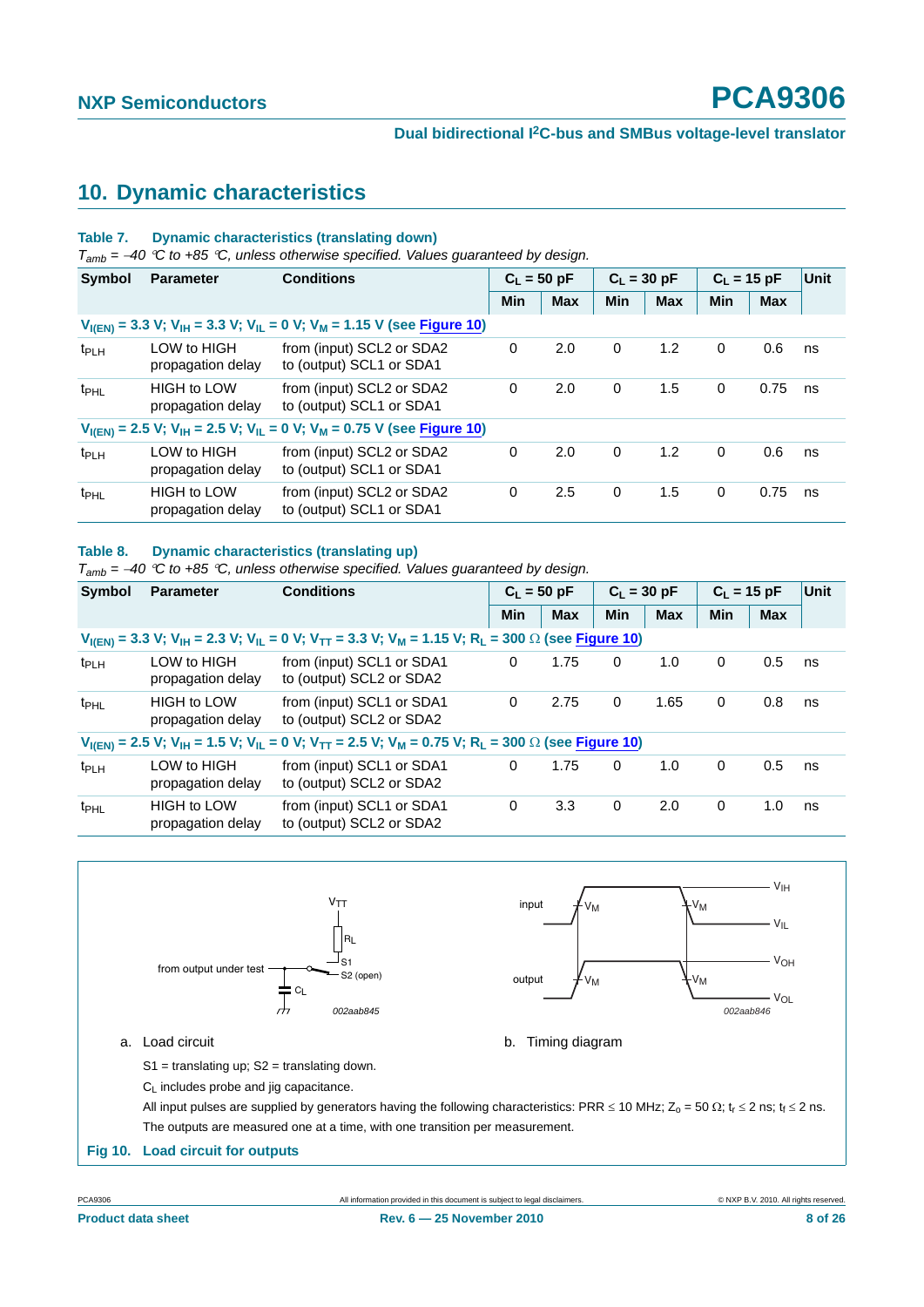# <span id="page-8-1"></span>**11. Application information**



<span id="page-8-0"></span>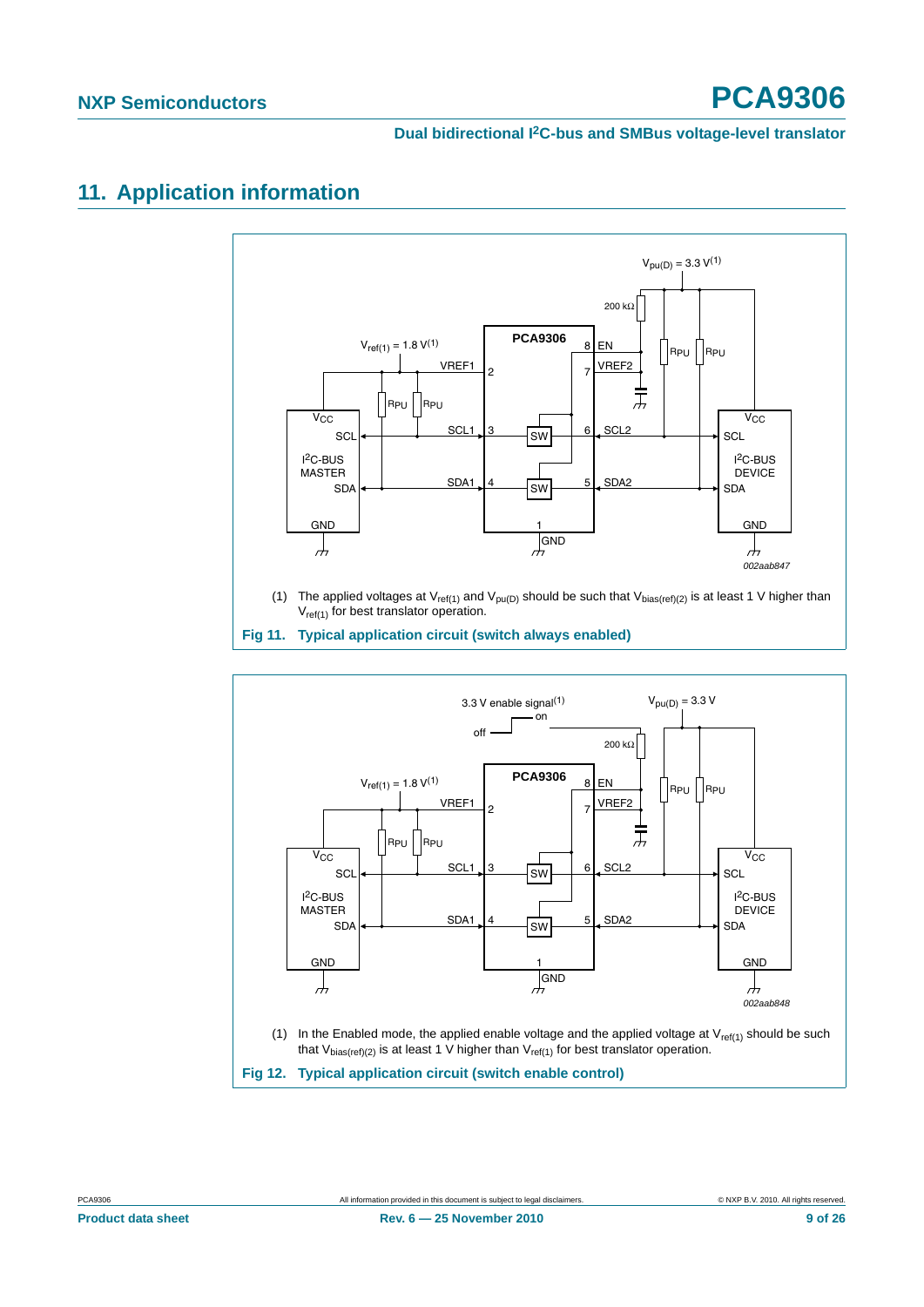#### <span id="page-9-1"></span>**11.1 Bidirectional translation**

For the bidirectional clamping configuration (higher voltage to lower voltage or lower voltage to higher voltage), the EN input must be connected to VREF2 and both pins pulled to HIGH side V<sub>pu(D)</sub> through a pull-up resistor (typically 200 kΩ). This allows VREF2 to regulate the EN input. A filter capacitor on VREF2 is recommended. The I<sup>2</sup>C-bus master output can be totem pole or open-drain (pull-up resistors may be required) and the <sup>12</sup>C-bus device output can be totem pole or open-drain (pull-up resistors are required to pull the SCL2 and SDA2 outputs to  $V_{\text{pu(D)}}$ . However, if either output is totem pole, data must be unidirectional or the outputs must be 3-stateable and be controlled by some direction-control mechanism to prevent HIGH-to-LOW contentions in either direction. If both outputs are open-drain, no direction control is needed.

The reference supply voltage  $(V_{ref(1)})$  is connected to the processor core power supply voltage. When VREF2 is connected through a 200 kΩ resistor to a 3.3 V to 5.5 V V<sub>pu(D)</sub> power supply, and  $V_{ref(1)}$  is set between 1.0 V and ( $V_{pU(D)}$  – 1 V), the output of each SCL1 and SDA1 has a maximum output voltage equal to VREF1, and the output of each SCL2 and SDA2 has a maximum output voltage equal to  $V_{\text{nu(D)}}$ .

| $11500001$ $11.000000001$ |                            |                          |                    |                    |                          |      |
|---------------------------|----------------------------|--------------------------|--------------------|--------------------|--------------------------|------|
| <b>Symbol</b>             | <b>Parameter</b>           | <b>Conditions</b>        | Min                | Typ <sup>[1]</sup> | <b>Max</b>               | Unit |
| $V_{bias(ref)(2)}$        | reference bias voltage (2) |                          | $V_{ref(1)} + 0.6$ | -2.1               | 5                        | V    |
| $V_{I(EN)}$               | input voltage on pin EN    |                          | $V_{ref(1)} + 0.6$ | -2.1               | 5                        | V    |
| $V_{ref(1)}$              | reference voltage (1)      |                          | 0                  | 1.5                | 4.4                      | V    |
| I <sub>SW</sub> (pass)    | pass switch current        |                          | $\blacksquare$     | 14                 | $\overline{\phantom{a}}$ | mA   |
| <b>I</b> <sub>ref</sub>   | reference current          | transistor               | -                  | 5                  | $\overline{\phantom{0}}$ | μA   |
| $T_{\mathsf{amb}}$        | ambient temperature        | operating in<br>free-air | $-40$              | ٠                  | $+85$                    | °C   |

#### **Table 9. Application operating conditions** *Refer to [Figure 11.](#page-8-0)*

<span id="page-9-0"></span>[1] All typical values are at  $T_{amb} = 25 \degree C$ .

### <span id="page-9-2"></span>**11.2 Sizing pull-up resistor**

The pull-up resistor value needs to limit the current through the pass transistor when it is in the ON state to about 15 mA. This ensures a pass voltage of 260 mV to 350 mV. If the current through the pass transistor is higher than 15 mA, the pass voltage also is higher in the ON state. To set the current through each pass transistor at 15 mA, the pull-up resistor value is calculated as:

$$
R_{PU} = \frac{V_{pu(D)} - 0.35 \text{ V}}{0.015 \text{ A}}
$$
 (1)

[Table 10](#page-10-0) summarizes resistor reference voltages and currents at 15 mA, 10 mA, and 3 mA. The resistor values shown in the +10 % column or a larger value should be used to ensure that the pass voltage of the transistor would be 350 mV or less. The external driver must be able to sink the total current from the resistors on both sides of the PCA9306 device at 0.175 V, although the 15 mA only applies to current flowing through the PCA9306 device.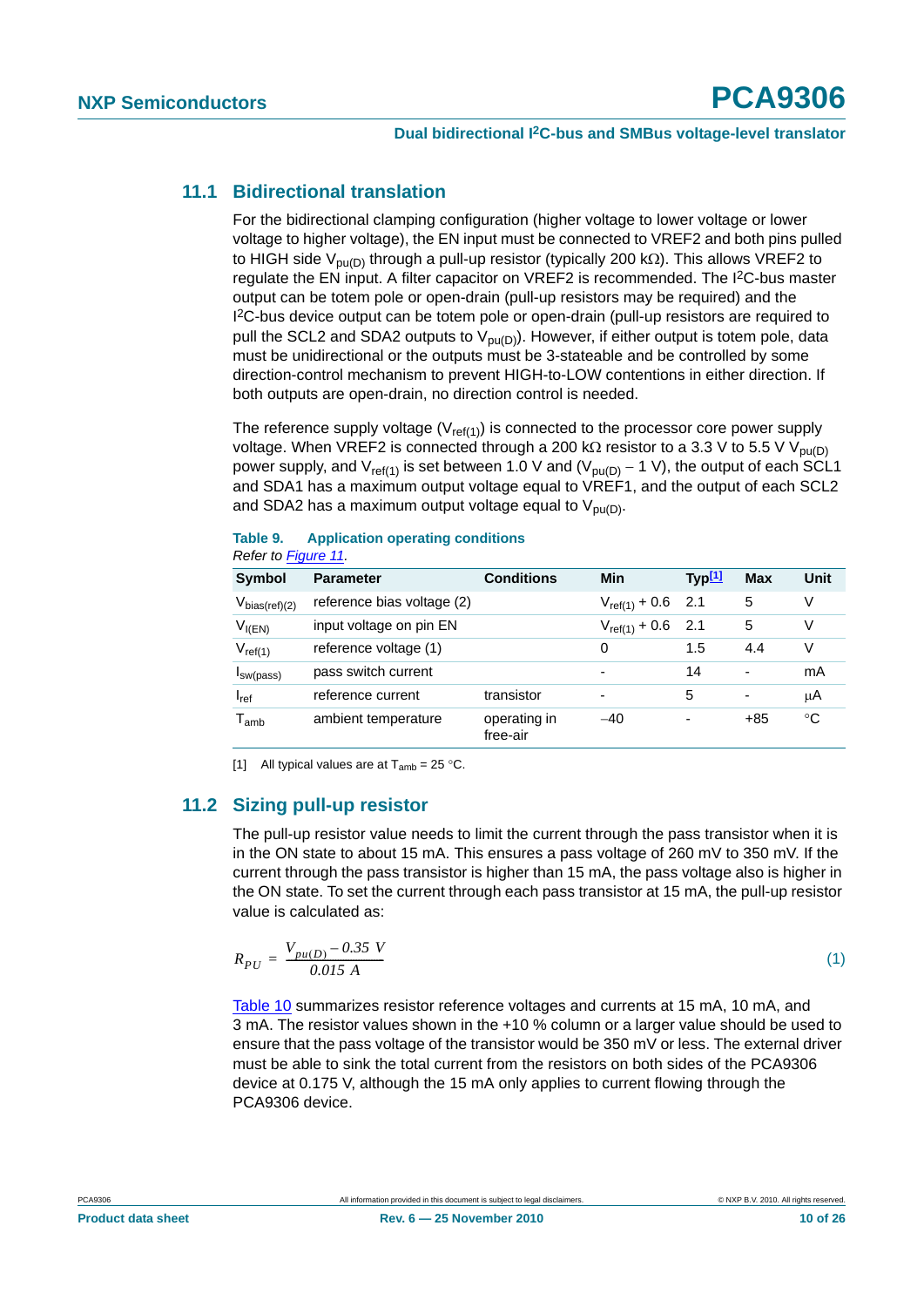<span id="page-10-0"></span>

| Table 10. | <b>Pull-up resistor values</b> |
|-----------|--------------------------------|
|-----------|--------------------------------|

*Calculated for*  $V_{OL} = 0.35$  *V; assumes output driver*  $V_{OL} = 0.175$  *V at stated current.* 

| $V_{pu(D)}$ | Pull-up resistor value ( $\Omega$ ) |                  |                |                      |                  |                      |  |
|-------------|-------------------------------------|------------------|----------------|----------------------|------------------|----------------------|--|
|             | 15 mA                               |                  | 10 mA          |                      | 3 <sub>m</sub> A |                      |  |
|             | <b>Nominal</b>                      | +10 % <u>[1]</u> | <b>Nominal</b> | +10 % <sup>[1]</sup> | <b>Nominal</b>   | +10 % <sup>[1]</sup> |  |
| 5 V         | 310                                 | 341              | 465            | 512                  | 1550             | 1705                 |  |
| 3.3V        | 197                                 | 217              | 295            | 325                  | 983              | 1082                 |  |
| 2.5V        | 143                                 | 158              | 215            | 237                  | 717              | 788                  |  |
| 1.8V        | 97                                  | 106              | 145            | 160                  | 483              | 532                  |  |
| 1.5V        | 77                                  | 85               | 115            | 127                  | 383              | 422                  |  |
| 1.2V        | 57                                  | 63               | 85             | 94                   | 283              | 312                  |  |

<span id="page-10-1"></span>[1] +10 % to compensate for  $V_{CC}$  range and resistor tolerance.

#### <span id="page-10-2"></span>**11.2.1 Maximum frequency calculation**

The maximum frequency is totally dependent upon the specifics of the application and the device can operate > 33 MHz. Basically, the PCA9306 behaves like a wire with the additional characteristics of transistor device physics and should be capable of performing at higher frequencies if used correctly.

Here are some guidelines to follow that will help maximize the performance of the device:

- **•** Keep trace length to a minimum by placing the PCA9306 close to the processor.
- **•** The trace length should be less than half the time of flight to reduce ringing and reflections.
- **•** The faster the edge of the signal, the higher the chance for ringing.
- **•** The higher the drive strength (up to 15 mA), the higher the frequency the device can use.

In a 3.3 V to 1.8 V direction level shift, if the 3.3 V side is being driven by a totem pole type driver no pull-up resistor is needed on the 3.3 V side. The capacitance and line length of concern is on the 1.8 V side since it is driven through the ON resistance of the PCA9306. If the line length on the 1.8 V side is long enough there can be a reflection at the chip/terminating end of the wire when the transition time is shorter than the time of flight of the wire because the PCA9306 looks like a high-impedance compared to the wire. If the wire is not too long and the lumped capacitance is not excessive the signal will only be slightly degraded by the series resistance added by passing through the PCA9306. If the lumped capacitance is large the rise time will deteriorate, the fall time is much less affected and if the rise time is slowed down too much the duty cycle of the clock will be degraded and at some point the clock will no longer be useful. So the principle design consideration is to minimize the wire length and the capacitance on the 1.8 V side for the clock path. A pull-up resistor on the 1.8 V side can also be used to trade a slower fall time for a faster rise time and can also reduce the overshoot in some cases.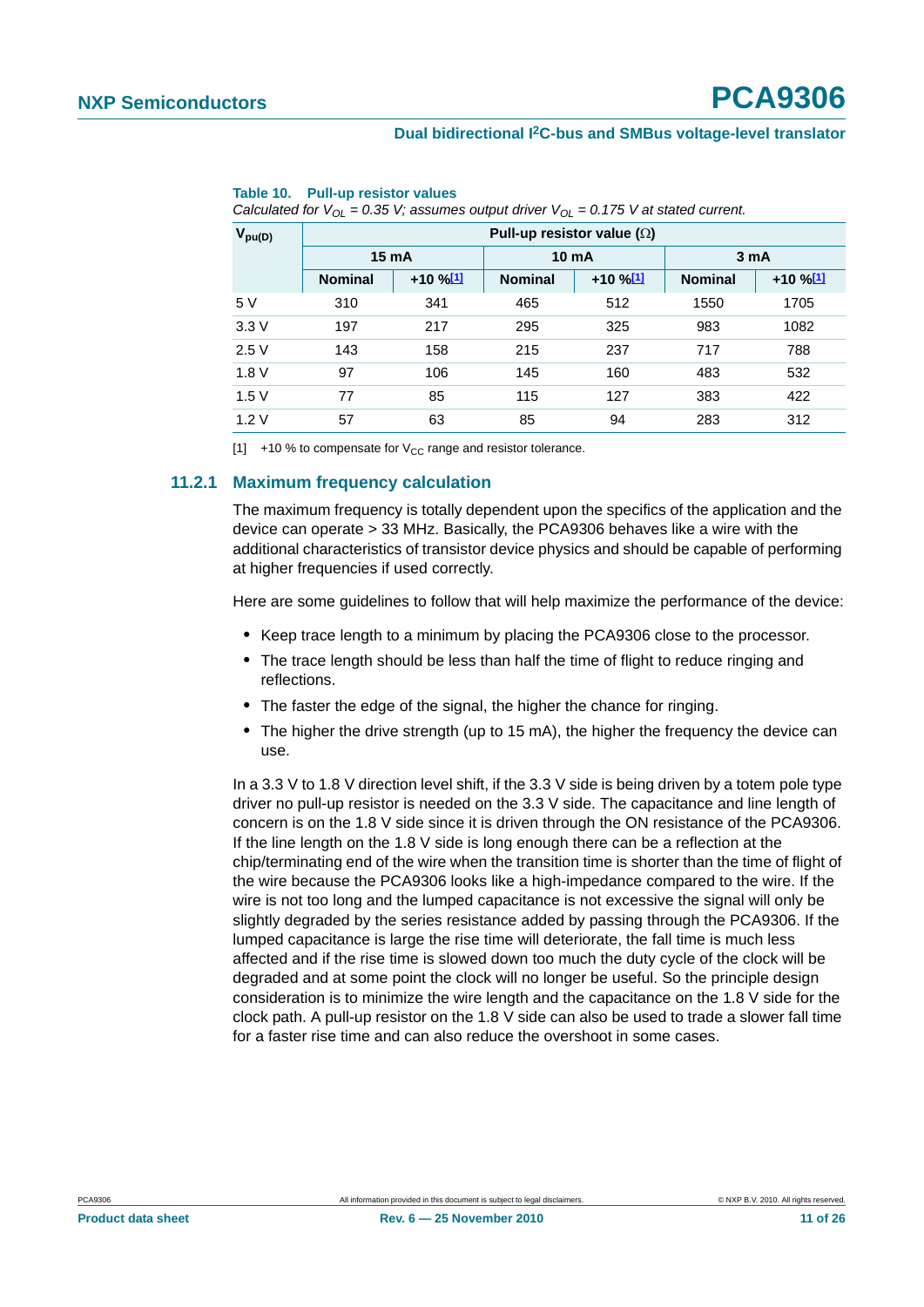#### <span id="page-11-0"></span>**11.2.1.1 Example maximum frequency**

**Question —** We need to make the PLL area of a new line card backwards compatible and need to need to convert one GTL signal to LVTTL, invert it, and convert it back to GTL. The signal we want to convert is random in nature but will mostly be around 19 MHz with very long periods of inactivity where either a HIGH or LOW state will be maintained. The traces are 1 or 2 inches long with trace capacitance of about 2 pF per inch.

**Answer —** The frequency of the PCA9306 is limited by the capacitance of the part, the capacitance of the traces and the pull-up resistors used. The limiting case is probably the LOW-to-HIGH transition in the GTL to LVTTL direction, and there the use of the lowest acceptable resistor values will minimize the rise time delay. Assuming 50 pF capacitance and 220  $\Omega$  resistance, the RC time constant is 11 ns (50 pF  $\times$  220  $\Omega$ ). With 19 MHz corresponding to 50 ns period the PCA9306 will support this application.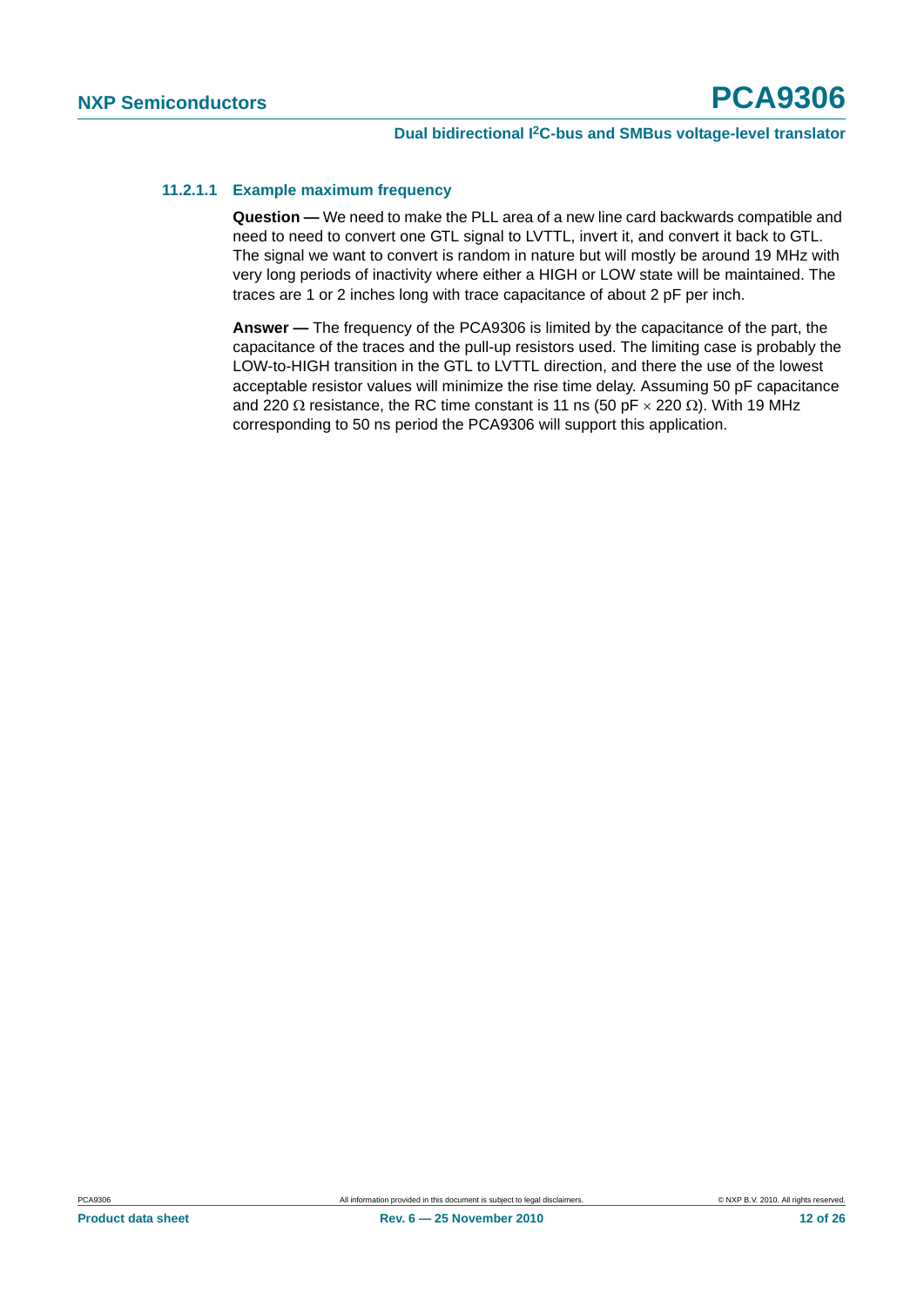## <span id="page-12-0"></span>**12. Package outline**

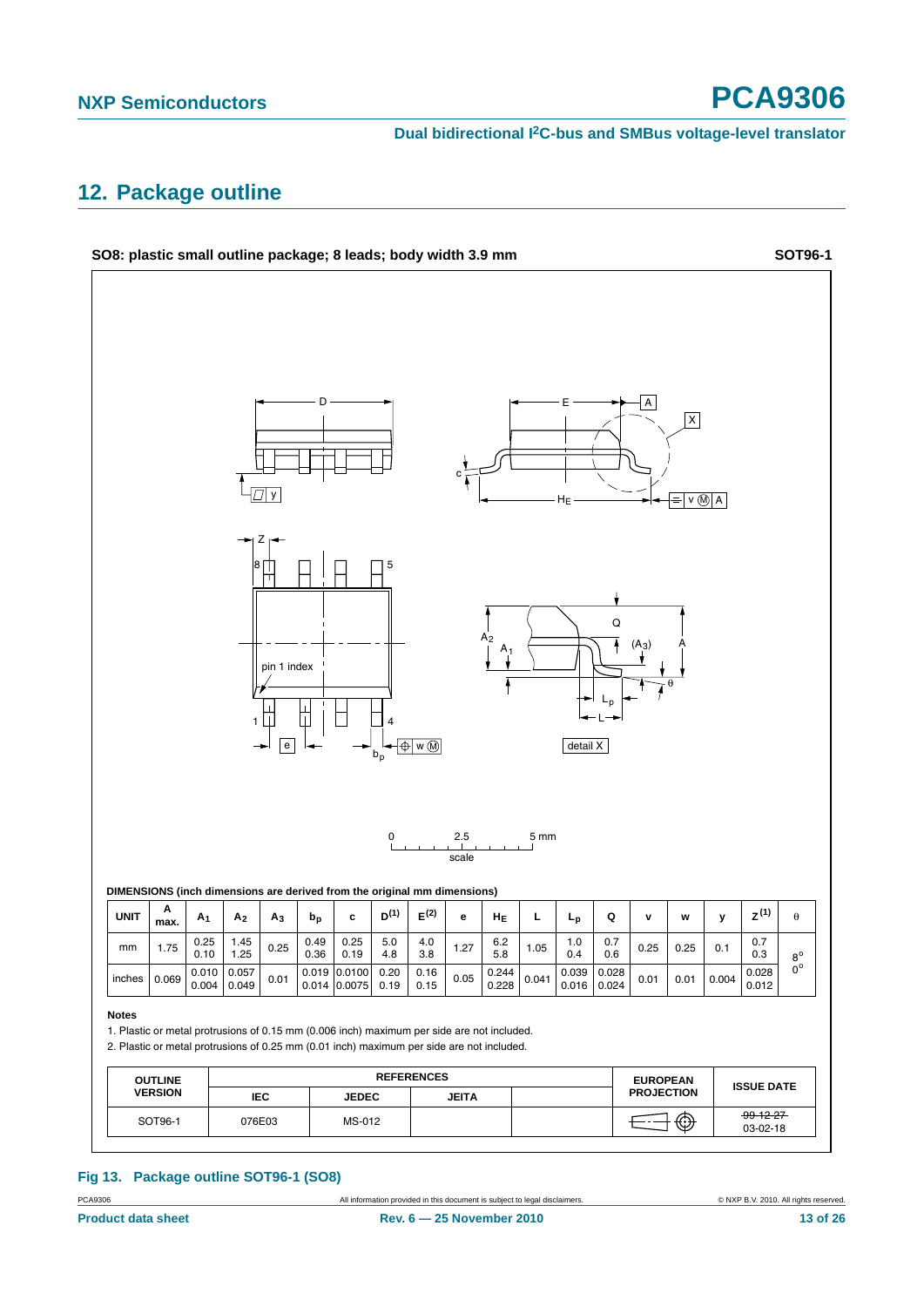**Dual bidirectional I2C-bus and SMBus voltage-level translator**



#### **Fig 14. Package outline SOT505-1 (TSSOP8)**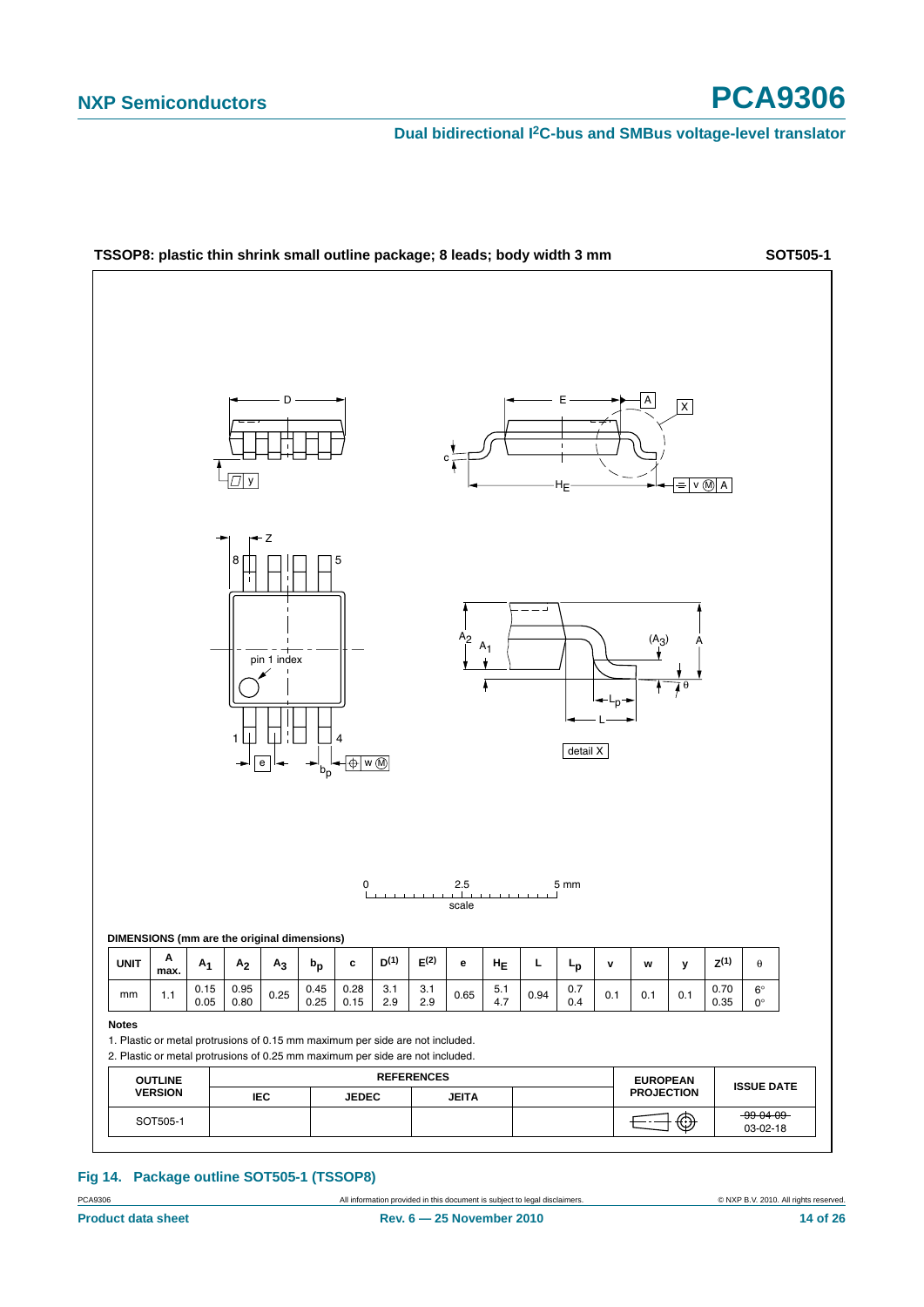**Dual bidirectional I2C-bus and SMBus voltage-level translator**



#### **TSSOP8: plastic thin shrink small outline package; 8 leads; body width 3 mm; lead length 0.5 mm SOT505-2**

#### **Fig 15. Package outline SOT505-2 (TSSOP8)**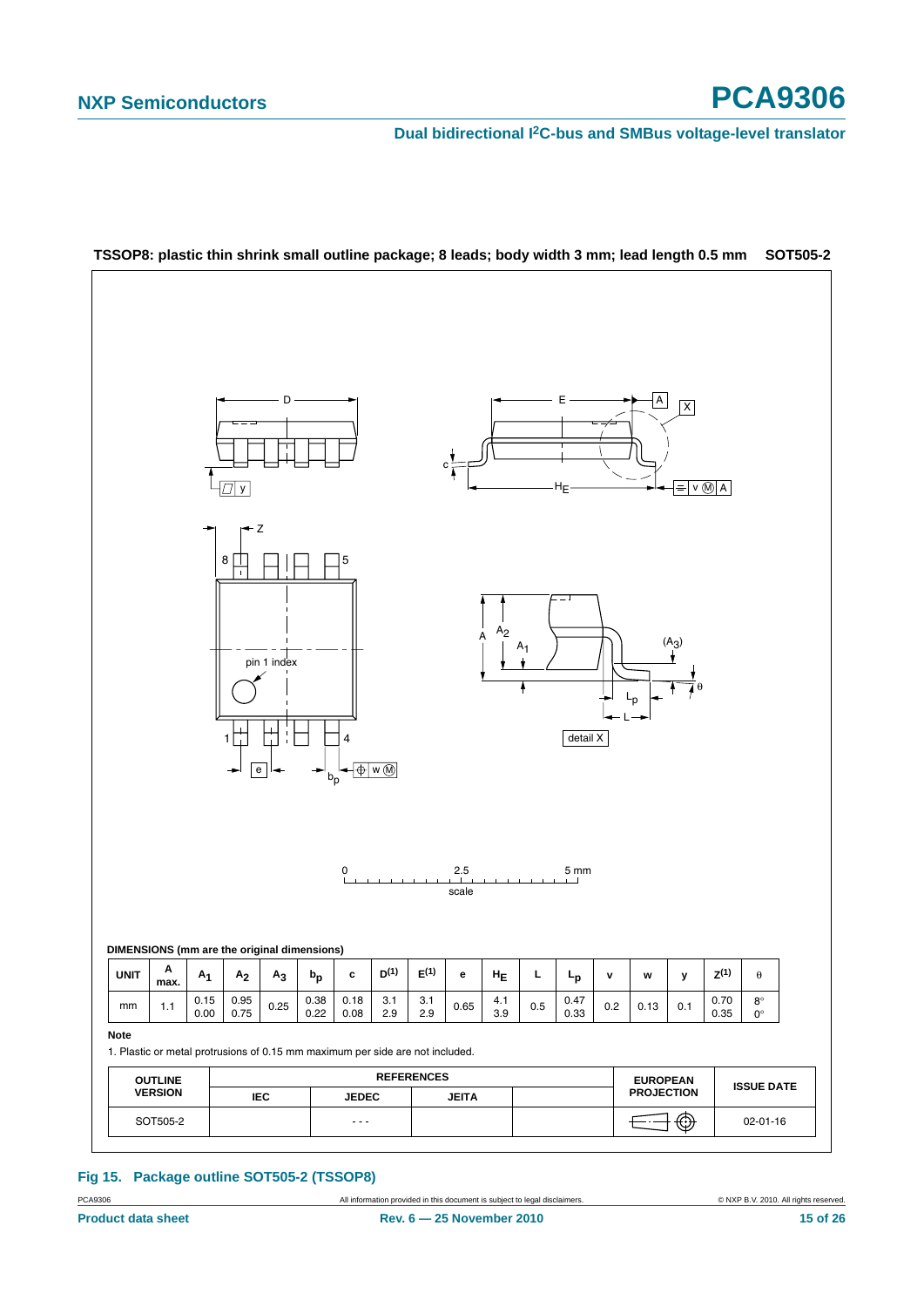**Dual bidirectional I2C-bus and SMBus voltage-level translator**



#### **Fig 16. Package outline SOT765-1 (VSSOP8)**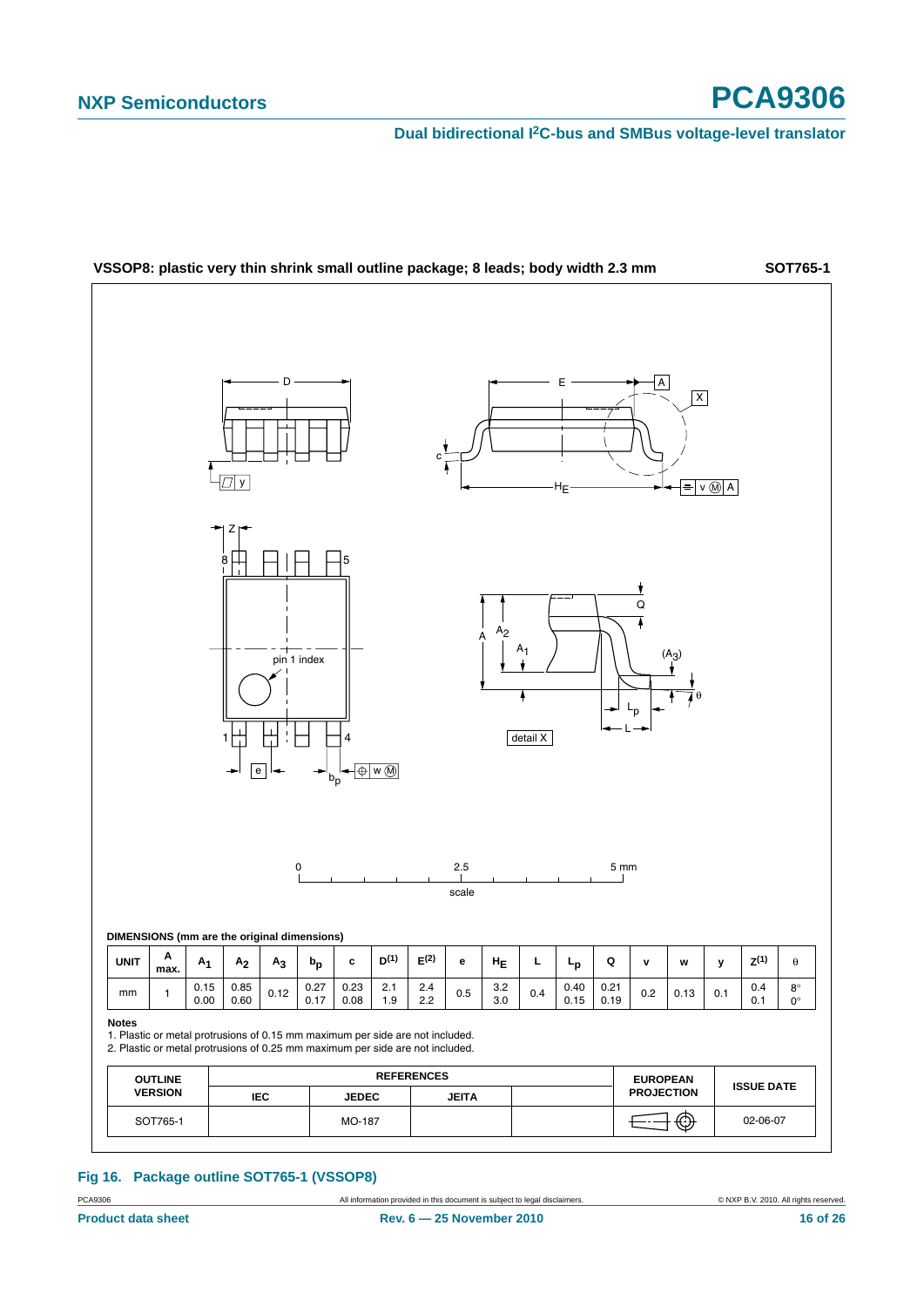#### **Dual bidirectional I2C-bus and SMBus voltage-level translator**



**Fig 17. Package outline SOT902-1 (XQFN8)**

PCA9306 All information provided in this document is subject to legal disclaimers. © NXP B.V. 2010. All rights reserved.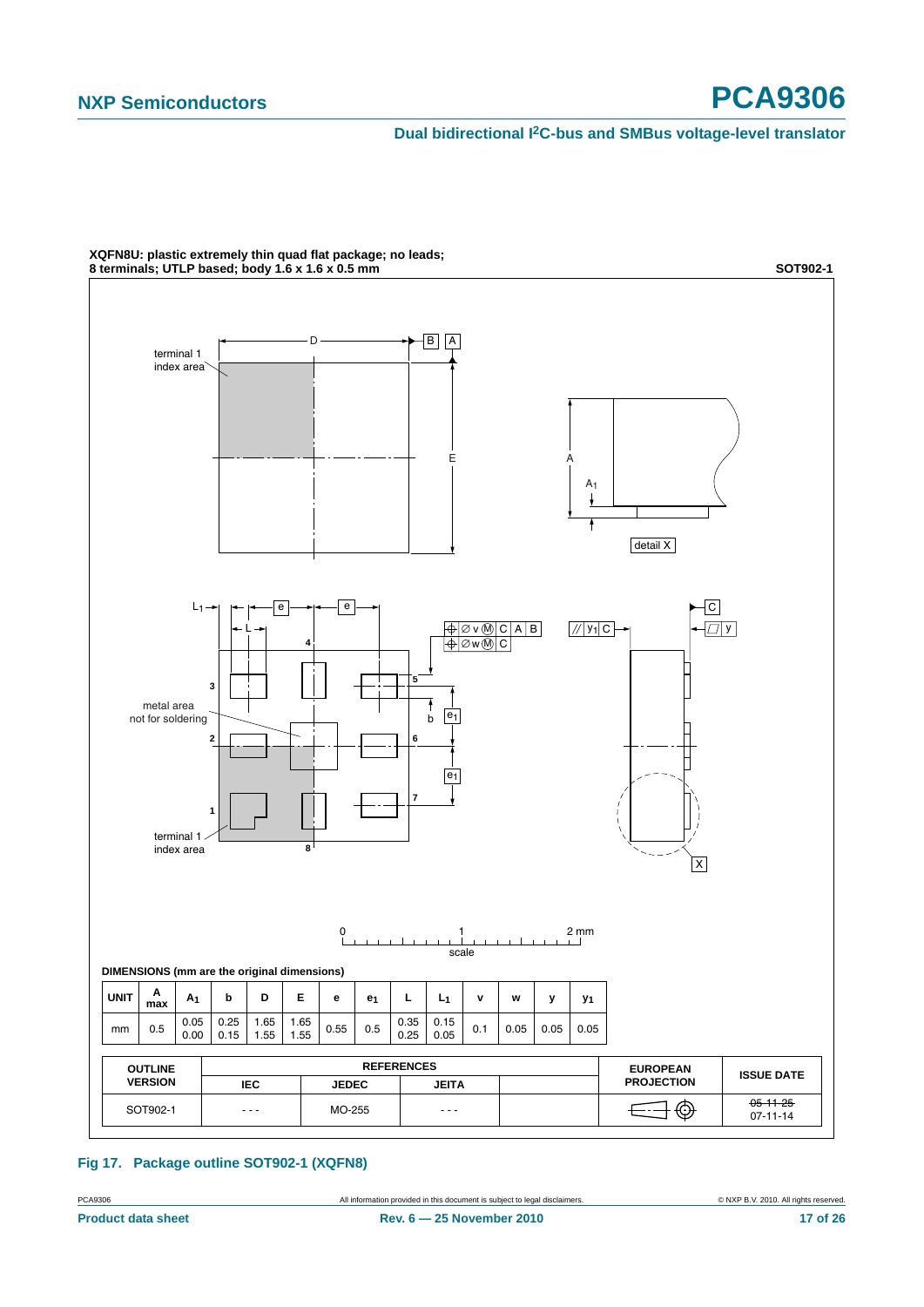**Dual bidirectional I2C-bus and SMBus voltage-level translator**



**XSON8: extremely thin small outline package; no leads;**

#### **Fig 18. Package outline SOT1089 (XSON8)**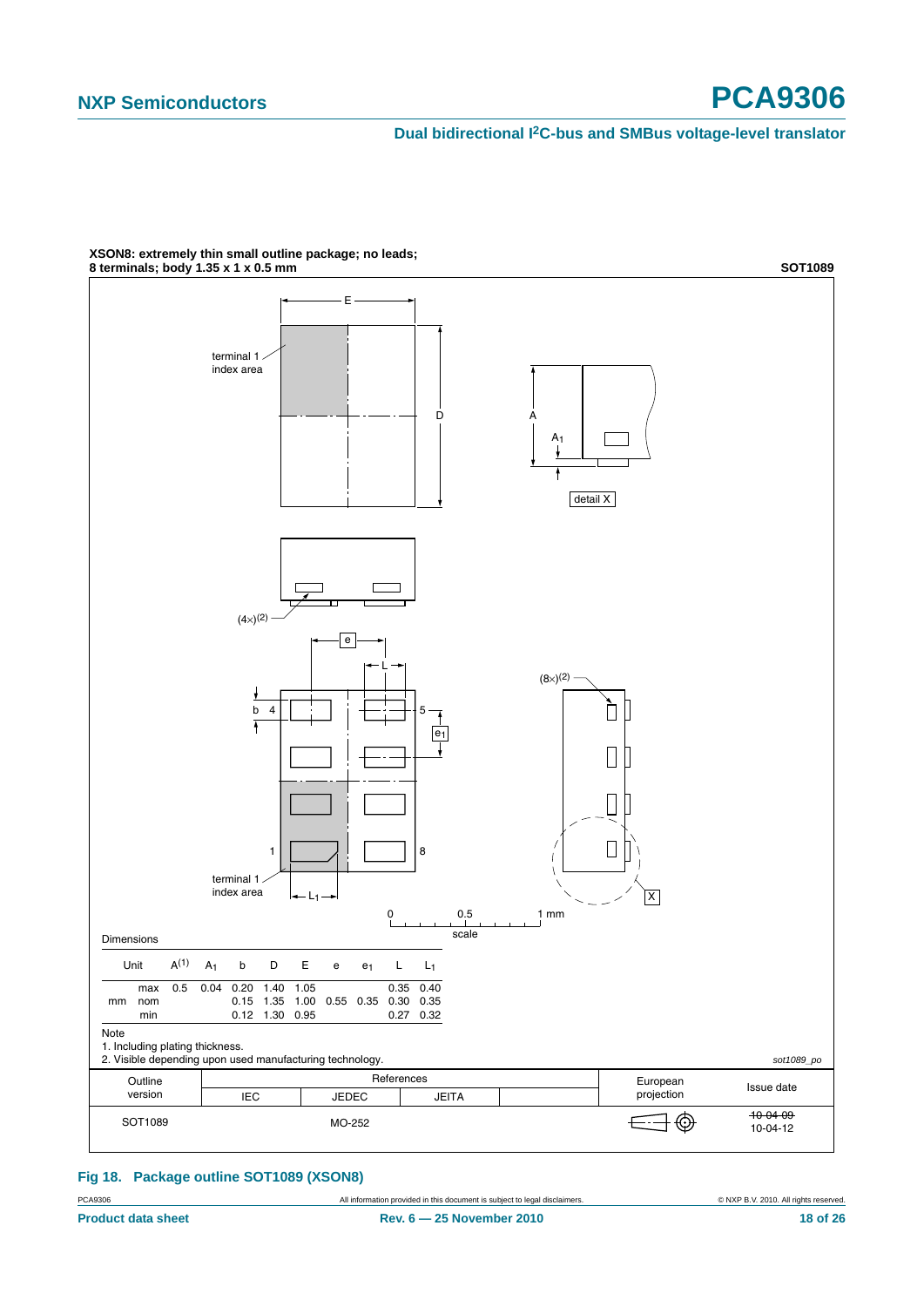#### **Dual bidirectional I2C-bus and SMBus voltage-level translator**



**XSON8U: plastic extremely thin small outline package; no leads;**

#### **Fig 19. Package outline SOT996-2 (XSON8U)**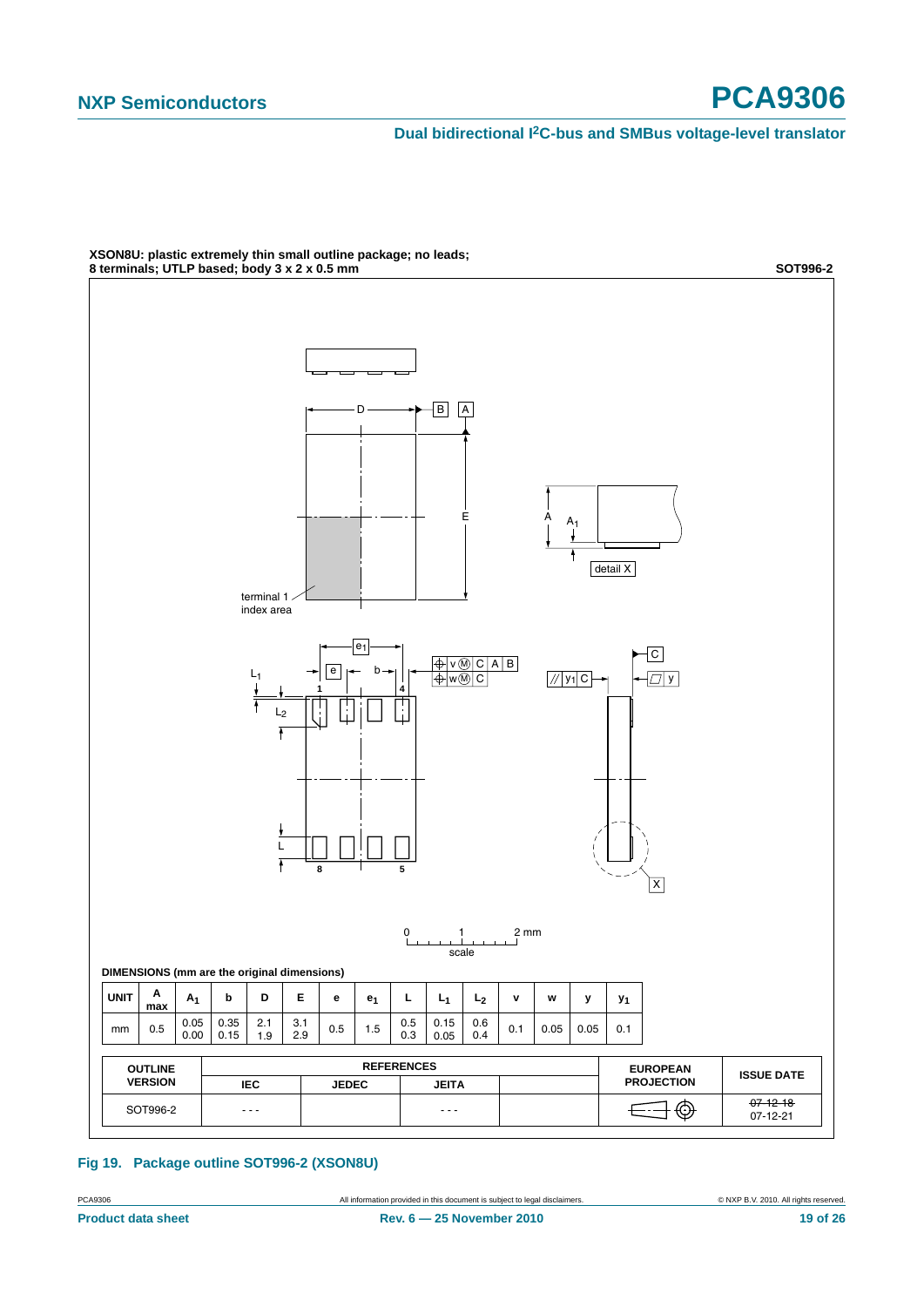### <span id="page-19-0"></span>**13. Soldering of SMD packages**

This text provides a very brief insight into a complex technology. A more in-depth account of soldering ICs can be found in Application Note *AN10365 "Surface mount reflow soldering description"*.

#### <span id="page-19-1"></span>**13.1 Introduction to soldering**

Soldering is one of the most common methods through which packages are attached to Printed Circuit Boards (PCBs), to form electrical circuits. The soldered joint provides both the mechanical and the electrical connection. There is no single soldering method that is ideal for all IC packages. Wave soldering is often preferred when through-hole and Surface Mount Devices (SMDs) are mixed on one printed wiring board; however, it is not suitable for fine pitch SMDs. Reflow soldering is ideal for the small pitches and high densities that come with increased miniaturization.

### <span id="page-19-2"></span>**13.2 Wave and reflow soldering**

Wave soldering is a joining technology in which the joints are made by solder coming from a standing wave of liquid solder. The wave soldering process is suitable for the following:

- **•** Through-hole components
- **•** Leaded or leadless SMDs, which are glued to the surface of the printed circuit board

Not all SMDs can be wave soldered. Packages with solder balls, and some leadless packages which have solder lands underneath the body, cannot be wave soldered. Also, leaded SMDs with leads having a pitch smaller than ~0.6 mm cannot be wave soldered, due to an increased probability of bridging.

The reflow soldering process involves applying solder paste to a board, followed by component placement and exposure to a temperature profile. Leaded packages, packages with solder balls, and leadless packages are all reflow solderable.

Key characteristics in both wave and reflow soldering are:

- **•** Board specifications, including the board finish, solder masks and vias
- **•** Package footprints, including solder thieves and orientation
- **•** The moisture sensitivity level of the packages
- **•** Package placement
- **•** Inspection and repair
- **•** Lead-free soldering versus SnPb soldering

#### <span id="page-19-3"></span>**13.3 Wave soldering**

Key characteristics in wave soldering are:

- **•** Process issues, such as application of adhesive and flux, clinching of leads, board transport, the solder wave parameters, and the time during which components are exposed to the wave
- **•** Solder bath specifications, including temperature and impurities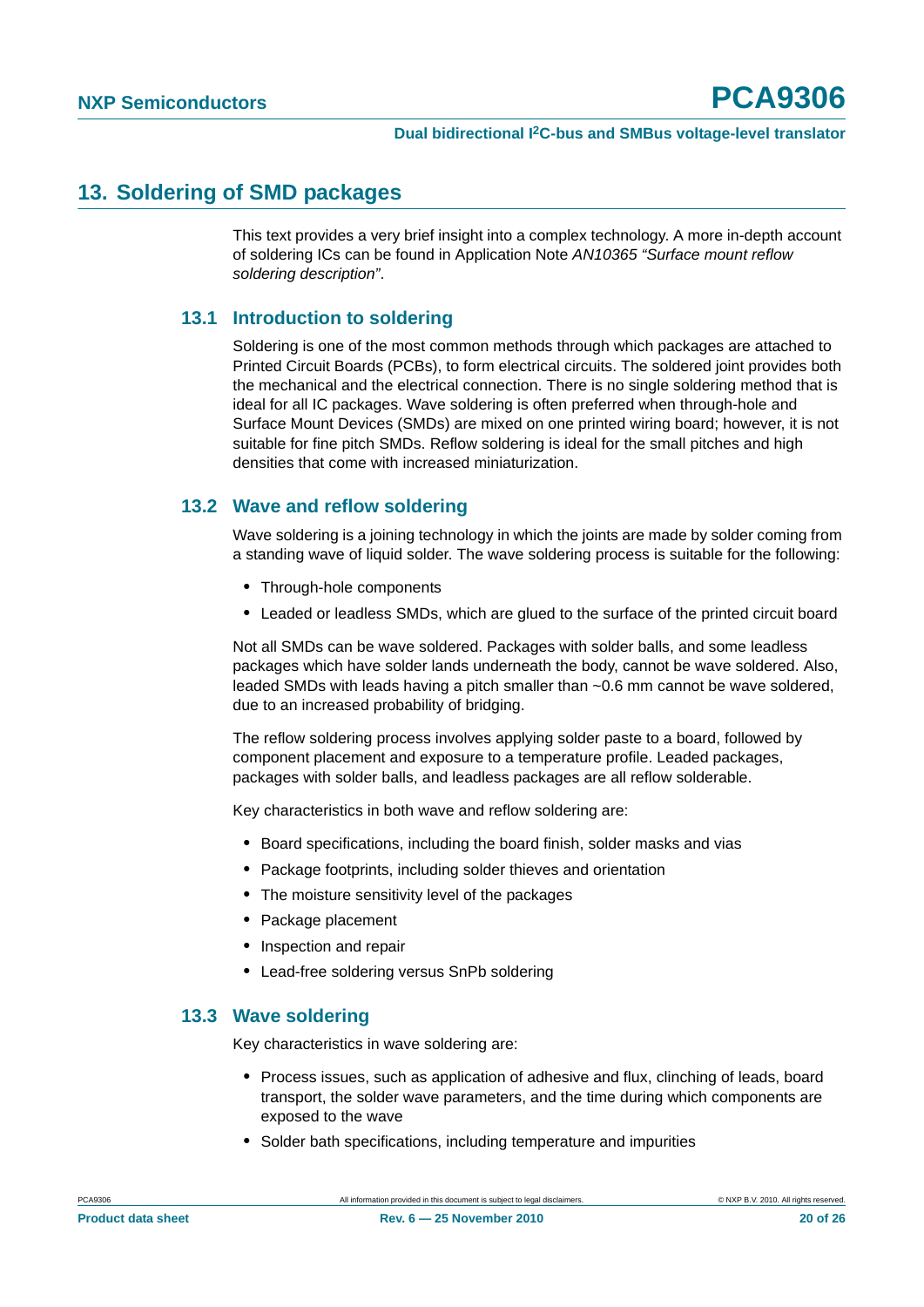#### <span id="page-20-0"></span>**13.4 Reflow soldering**

Key characteristics in reflow soldering are:

- **•** Lead-free versus SnPb soldering; note that a lead-free reflow process usually leads to higher minimum peak temperatures (see Figure 20) than a SnPb process, thus reducing the process window
- **•** Solder paste printing issues including smearing, release, and adjusting the process window for a mix of large and small components on one board
- **•** Reflow temperature profile; this profile includes preheat, reflow (in which the board is heated to the peak temperature) and cooling down. It is imperative that the peak temperature is high enough for the solder to make reliable solder joints (a solder paste characteristic). In addition, the peak temperature must be low enough that the packages and/or boards are not damaged. The peak temperature of the package depends on package thickness and volume and is classified in accordance with Table 11 and 12

#### **Table 11. SnPb eutectic process (from J-STD-020C)**

| Package thickness (mm) | Package reflow temperature $(^\circ \text{C})$ |            |  |
|------------------------|------------------------------------------------|------------|--|
|                        | Volume (mm <sup>3</sup> )                      |            |  |
|                        | < 350                                          | $\geq 350$ |  |
| < 2.5                  | 235                                            | 220        |  |
| > 2.5                  | 220                                            | 220        |  |

#### **Table 12. Lead-free process (from J-STD-020C)**

| Package thickness (mm) | Package reflow temperature $(°C)$ |             |        |
|------------------------|-----------------------------------|-------------|--------|
|                        | Volume (mm <sup>3</sup> )         |             |        |
|                        | $\leq 350$                        | 350 to 2000 | > 2000 |
| < 1.6                  | 260                               | 260         | 260    |
| 1.6 to 2.5             | 260                               | 250         | 245    |
| > 2.5                  | 250                               | 245         | 245    |

Moisture sensitivity precautions, as indicated on the packing, must be respected at all times.

Studies have shown that small packages reach higher temperatures during reflow soldering, see Figure 20.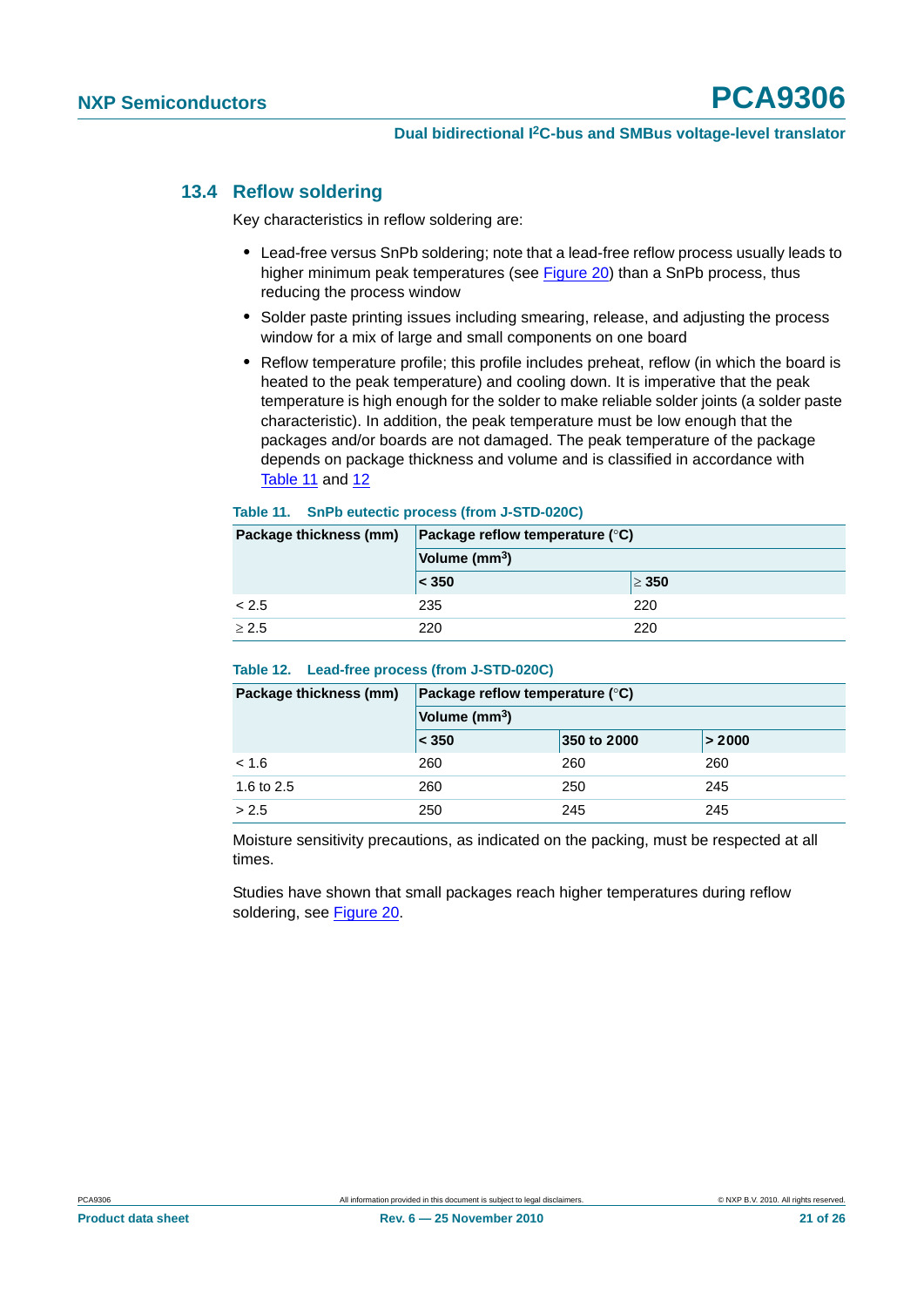#### **Dual bidirectional I2C-bus and SMBus voltage-level translator**



For further information on temperature profiles, refer to Application Note *AN10365 "Surface mount reflow soldering description"*.

# <span id="page-21-0"></span>**14. Abbreviations**

| Table 13.    | <b>Abbreviations</b>                    |
|--------------|-----------------------------------------|
| Acronym      | <b>Description</b>                      |
| <b>CDM</b>   | Charged-Device Model                    |
| <b>ESD</b>   | ElectroStatic Discharge                 |
| <b>GTL</b>   | <b>Gunning Transceiver Logic</b>        |
| <b>HBM</b>   | Human Body Model                        |
| $12C$ -bus   | Inter-Integrated Circuit bus            |
| 1/O          | Input/Output                            |
| <b>LVTTL</b> | Low Voltage Transistor-Transistor Logic |
| MМ           | Machine Model                           |
| <b>PLL</b>   | Phase-Locked Loop                       |
| <b>PRR</b>   | <b>Pulse Repetition Rate</b>            |
| <b>RC</b>    | <b>Resistor-Capacitor network</b>       |
| <b>SMBus</b> | System Management Bus                   |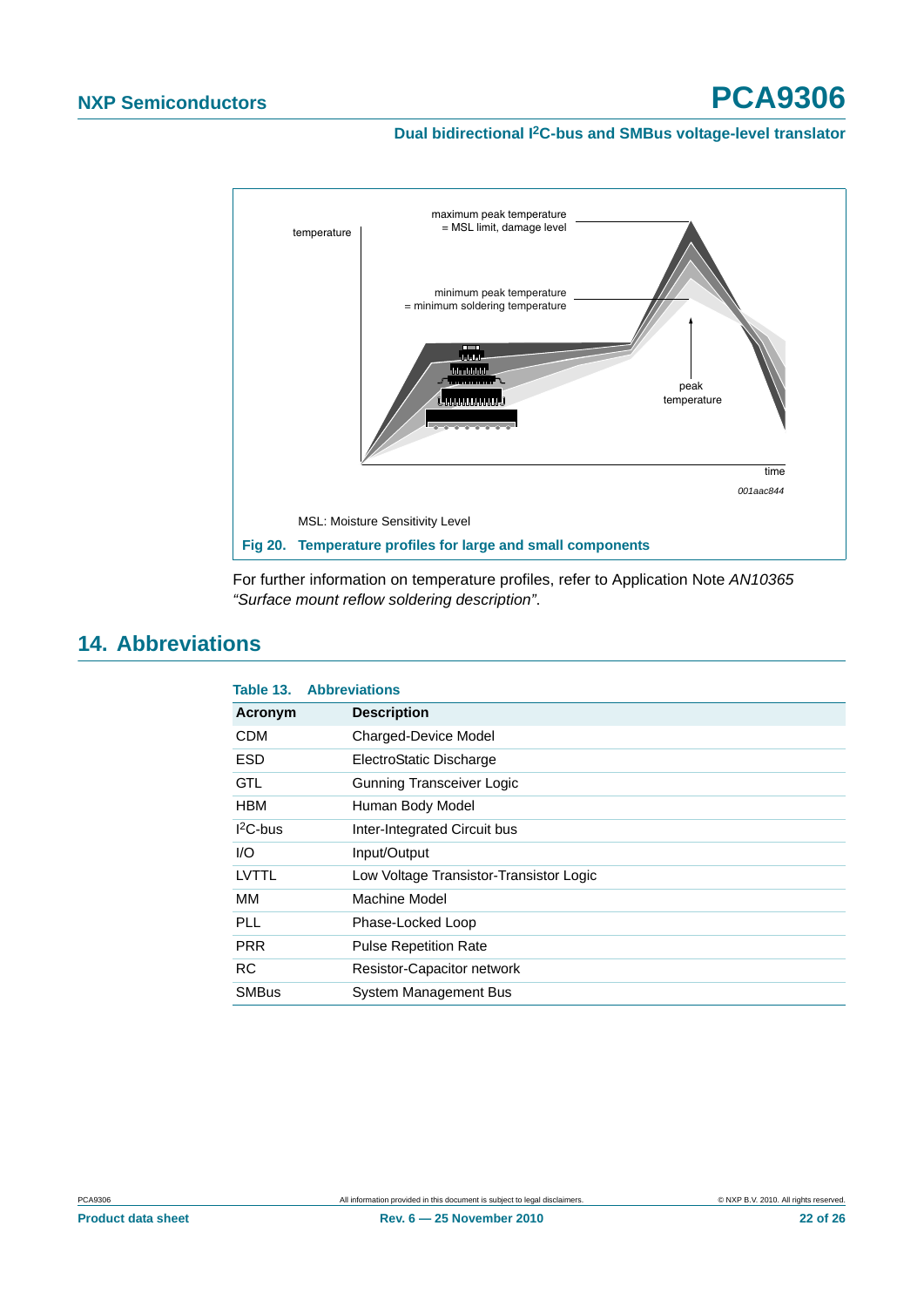# <span id="page-22-0"></span>**15. Revision history**

| <b>Table 14. Revision history</b> |                                                          |                                                                                                                                 |                      |                   |  |  |  |
|-----------------------------------|----------------------------------------------------------|---------------------------------------------------------------------------------------------------------------------------------|----------------------|-------------------|--|--|--|
| Document ID                       | Release date                                             | Data sheet status                                                                                                               | <b>Change notice</b> | <b>Supersedes</b> |  |  |  |
| PCA9306 v.6                       | 20101125                                                 | Product data sheet                                                                                                              |                      | PCA9306 v.5       |  |  |  |
| Modifications:                    |                                                          | Table 6 "Static characteristics", $R_{on}$ (for Conditions $I_0 = 64$ mA, $V_{I(EN)} = 1.5$ V,<br>non-VSSOP8, XSON8U packages): |                      |                   |  |  |  |
|                                   | - Typical value changed from 9.0 $\Omega$ to 15 $\Omega$ |                                                                                                                                 |                      |                   |  |  |  |
|                                   | -                                                        | Maximum value changed from 20 $\Omega$ to 32 $\Omega$                                                                           |                      |                   |  |  |  |
|                                   | $\overline{\phantom{m}}$                                 | Table note [4] modified: added GD1 (XSON8U) package                                                                             |                      |                   |  |  |  |
| PCA9306 v.5                       | 20100319                                                 | Product data sheet                                                                                                              |                      | PCA9306 v.4       |  |  |  |
| PCA9306 v.4                       | 20091026                                                 | Product data sheet                                                                                                              |                      | PCA9306 v.3       |  |  |  |
| PCA9306 v.3                       | 20080804                                                 | Product data sheet                                                                                                              |                      | PCA9306 v.2       |  |  |  |
| PCA9306 v.2                       | 20070221                                                 | Product data sheet                                                                                                              |                      | PCA9306 v.1       |  |  |  |
| PCA9306 v.1                       | 20061020                                                 | Product data sheet                                                                                                              |                      |                   |  |  |  |
|                                   |                                                          |                                                                                                                                 |                      |                   |  |  |  |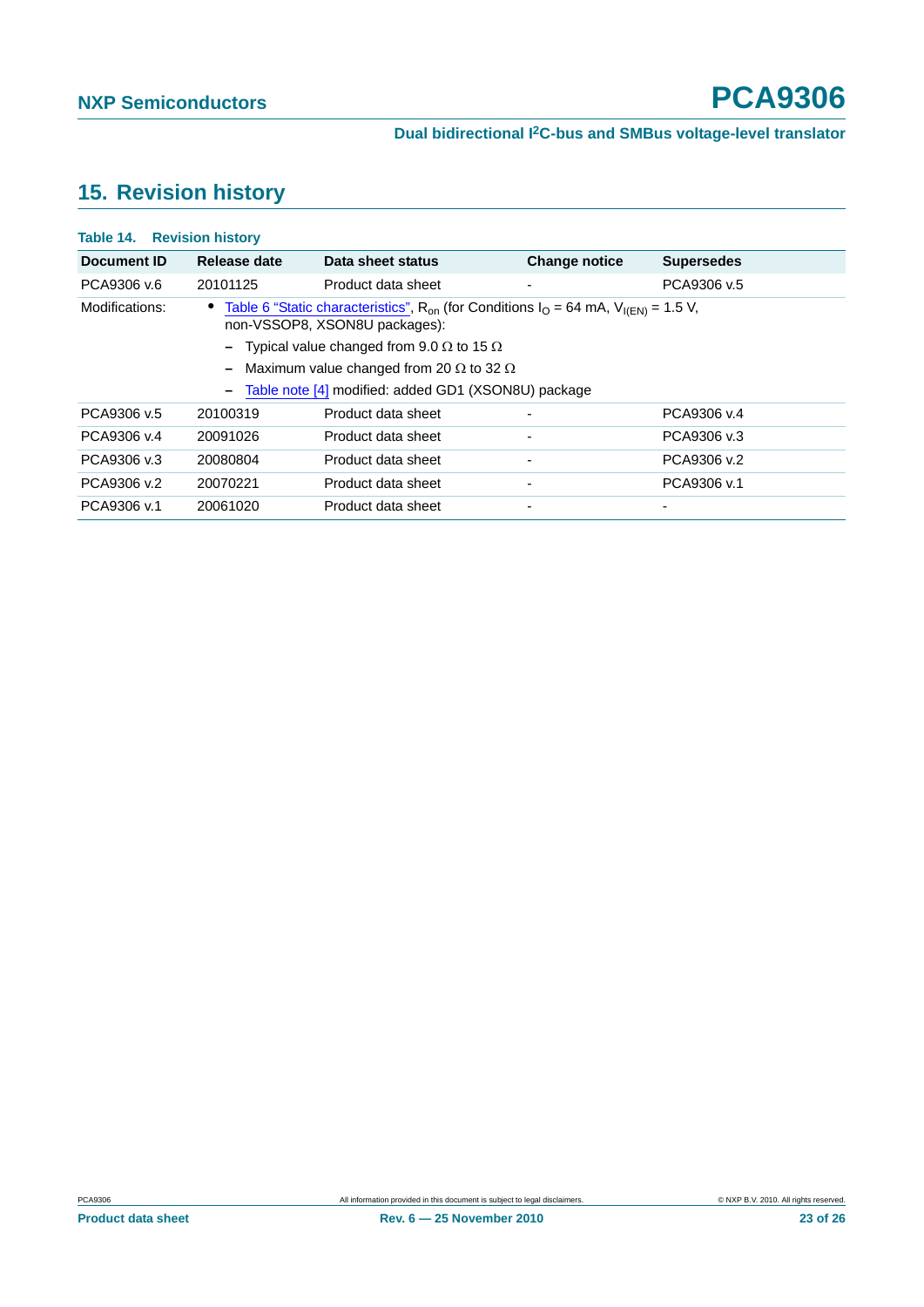# <span id="page-23-0"></span>**16. Legal information**

#### <span id="page-23-1"></span>**16.1 Data sheet status**

| Document status[1][2]          | Product status <sup>[3]</sup> | <b>Definition</b>                                                                     |
|--------------------------------|-------------------------------|---------------------------------------------------------------------------------------|
| Objective [short] data sheet   | Development                   | This document contains data from the objective specification for product development. |
| Preliminary [short] data sheet | Qualification                 | This document contains data from the preliminary specification.                       |
| Product [short] data sheet     | Production                    | This document contains the product specification.                                     |

[1] Please consult the most recently issued document before initiating or completing a design.

[2] The term 'short data sheet' is explained in section "Definitions".

[3] The product status of device(s) described in this document may have changed since this document was published and may differ in case of multiple devices. The latest product status<br>information is available on the Intern

#### <span id="page-23-2"></span>**16.2 Definitions**

**Draft —** The document is a draft version only. The content is still under internal review and subject to formal approval, which may result in modifications or additions. NXP Semiconductors does not give any representations or warranties as to the accuracy or completeness of information included herein and shall have no liability for the consequences of use of such information.

**Short data sheet —** A short data sheet is an extract from a full data sheet with the same product type number(s) and title. A short data sheet is intended for quick reference only and should not be relied upon to contain detailed and full information. For detailed and full information see the relevant full data sheet, which is available on request via the local NXP Semiconductors sales office. In case of any inconsistency or conflict with the short data sheet, the full data sheet shall prevail.

**Product specification —** The information and data provided in a Product data sheet shall define the specification of the product as agreed between NXP Semiconductors and its customer, unless NXP Semiconductors and customer have explicitly agreed otherwise in writing. In no event however, shall an agreement be valid in which the NXP Semiconductors product is deemed to offer functions and qualities beyond those described in the Product data sheet.

### <span id="page-23-3"></span>**16.3 Disclaimers**

**Limited warranty and liability —** Information in this document is believed to be accurate and reliable. However, NXP Semiconductors does not give any representations or warranties, expressed or implied, as to the accuracy or completeness of such information and shall have no liability for the consequences of use of such information.

In no event shall NXP Semiconductors be liable for any indirect, incidental, punitive, special or consequential damages (including - without limitation - lost profits, lost savings, business interruption, costs related to the removal or replacement of any products or rework charges) whether or not such damages are based on tort (including negligence), warranty, breach of contract or any other legal theory.

Notwithstanding any damages that customer might incur for any reason whatsoever, NXP Semiconductors' aggregate and cumulative liability towards customer for the products described herein shall be limited in accordance with the *Terms and conditions of commercial sale* of NXP Semiconductors.

**Right to make changes —** NXP Semiconductors reserves the right to make changes to information published in this document, including without limitation specifications and product descriptions, at any time and without notice. This document supersedes and replaces all information supplied prior to the publication hereof.

**Suitability for use —** NXP Semiconductors products are not designed, authorized or warranted to be suitable for use in life support, life-critical or safety-critical systems or equipment, nor in applications where failure or

malfunction of an NXP Semiconductors product can reasonably be expected to result in personal injury, death or severe property or environmental damage. NXP Semiconductors accepts no liability for inclusion and/or use of NXP Semiconductors products in such equipment or applications and therefore such inclusion and/or use is at the customer's own risk.

**Applications —** Applications that are described herein for any of these products are for illustrative purposes only. NXP Semiconductors makes no representation or warranty that such applications will be suitable for the specified use without further testing or modification.

Customers are responsible for the design and operation of their applications and products using NXP Semiconductors products, and NXP Semiconductors accepts no liability for any assistance with applications or customer product design. It is customer's sole responsibility to determine whether the NXP Semiconductors product is suitable and fit for the customer's applications and products planned, as well as for the planned application and use of customer's third party customer(s). Customers should provide appropriate design and operating safeguards to minimize the risks associated with their applications and products.

NXP Semiconductors does not accept any liability related to any default, damage, costs or problem which is based on any weakness or default in the customer's applications or products, or the application or use by customer's third party customer(s). Customer is responsible for doing all necessary testing for the customer's applications and products using NXP Semiconductors products in order to avoid a default of the applications and the products or of the application or use by customer's third party customer(s). NXP does not accept any liability in this respect.

**Limiting values —** Stress above one or more limiting values (as defined in the Absolute Maximum Ratings System of IEC 60134) will cause permanent damage to the device. Limiting values are stress ratings only and (proper) operation of the device at these or any other conditions above those given in the Recommended operating conditions section (if present) or the Characteristics sections of this document is not warranted. Constant or repeated exposure to limiting values will permanently and irreversibly affect the quality and reliability of the device.

**Terms and conditions of commercial sale —** NXP Semiconductors products are sold subject to the general terms and conditions of commercial sale, as published at<http://www.nxp.com/profile/terms>, unless otherwise agreed in a valid written individual agreement. In case an individual agreement is concluded only the terms and conditions of the respective agreement shall apply. NXP Semiconductors hereby expressly objects to applying the customer's general terms and conditions with regard to the purchase of NXP Semiconductors products by customer.

**No offer to sell or license —** Nothing in this document may be interpreted or construed as an offer to sell products that is open for acceptance or the grant, conveyance or implication of any license under any copyrights, patents or other industrial or intellectual property rights.

**Export control —** This document as well as the item(s) described herein may be subject to export control regulations. Export might require a prior authorization from national authorities.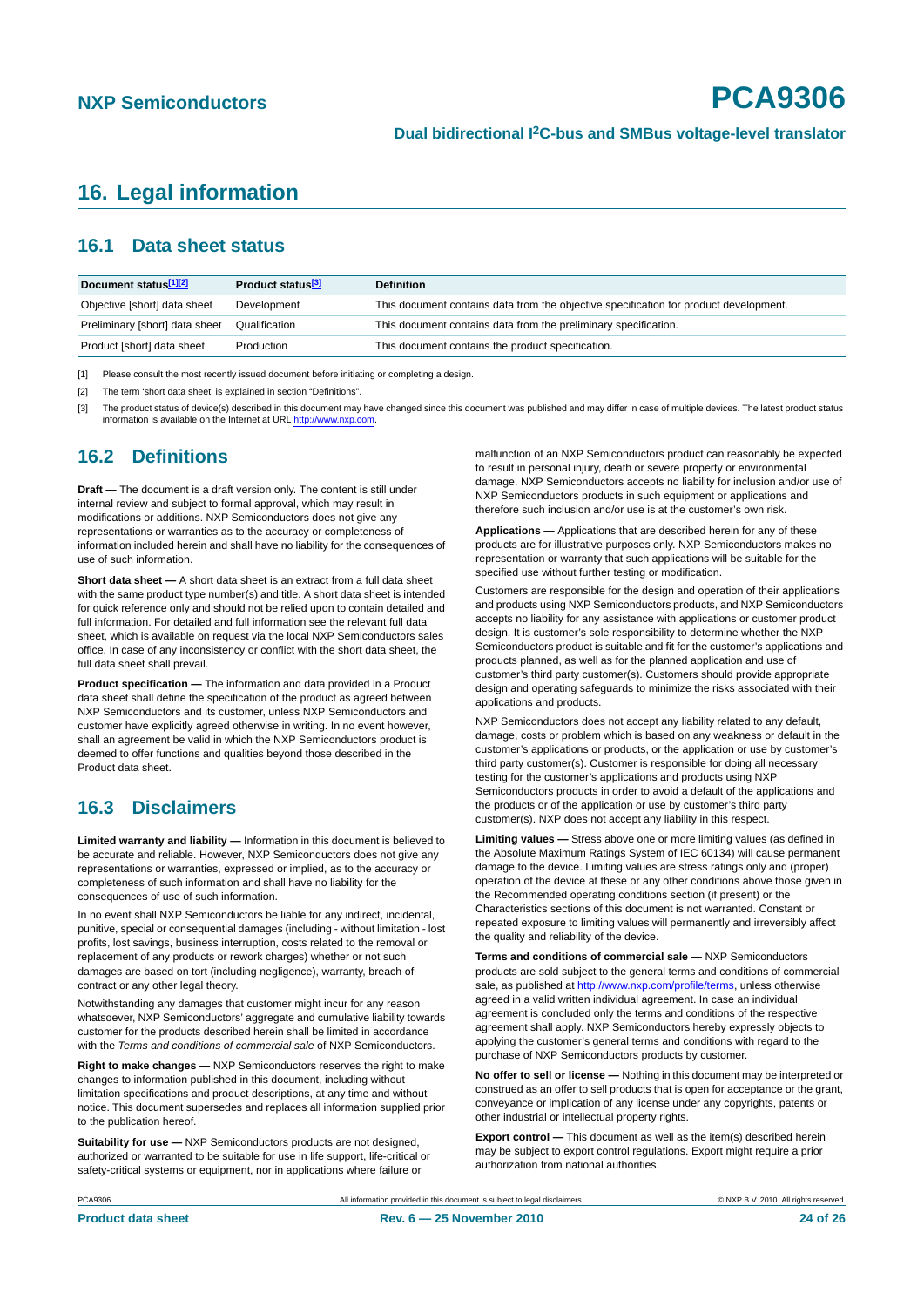#### **Dual bidirectional I2C-bus and SMBus voltage-level translator**

**Non-automotive qualified products —** Unless this data sheet expressly states that this specific NXP Semiconductors product is automotive qualified, the product is not suitable for automotive use. It is neither qualified nor tested in accordance with automotive testing or application requirements. NXP Semiconductors accepts no liability for inclusion and/or use of non-automotive qualified products in automotive equipment or applications.

In the event that customer uses the product for design-in and use in automotive applications to automotive specifications and standards, customer (a) shall use the product without NXP Semiconductors' warranty of the product for such automotive applications, use and specifications, and (b) whenever customer uses the product for automotive applications beyond NXP Semiconductors' specifications such use shall be solely at customer's

# <span id="page-24-1"></span>**17. Contact information**

own risk, and (c) customer fully indemnifies NXP Semiconductors for any liability, damages or failed product claims resulting from customer design and use of the product for automotive applications beyond NXP Semiconductors' standard warranty and NXP Semiconductors' product specifications.

### <span id="page-24-0"></span>**16.4 Trademarks**

Notice: All referenced brands, product names, service names and trademarks are the property of their respective owners.

**I 2C-bus —** logo is a trademark of NXP B.V.

For more information, please visit: **http://www.nxp.com**

For sales office addresses, please send an email to: **salesaddresses@nxp.com**